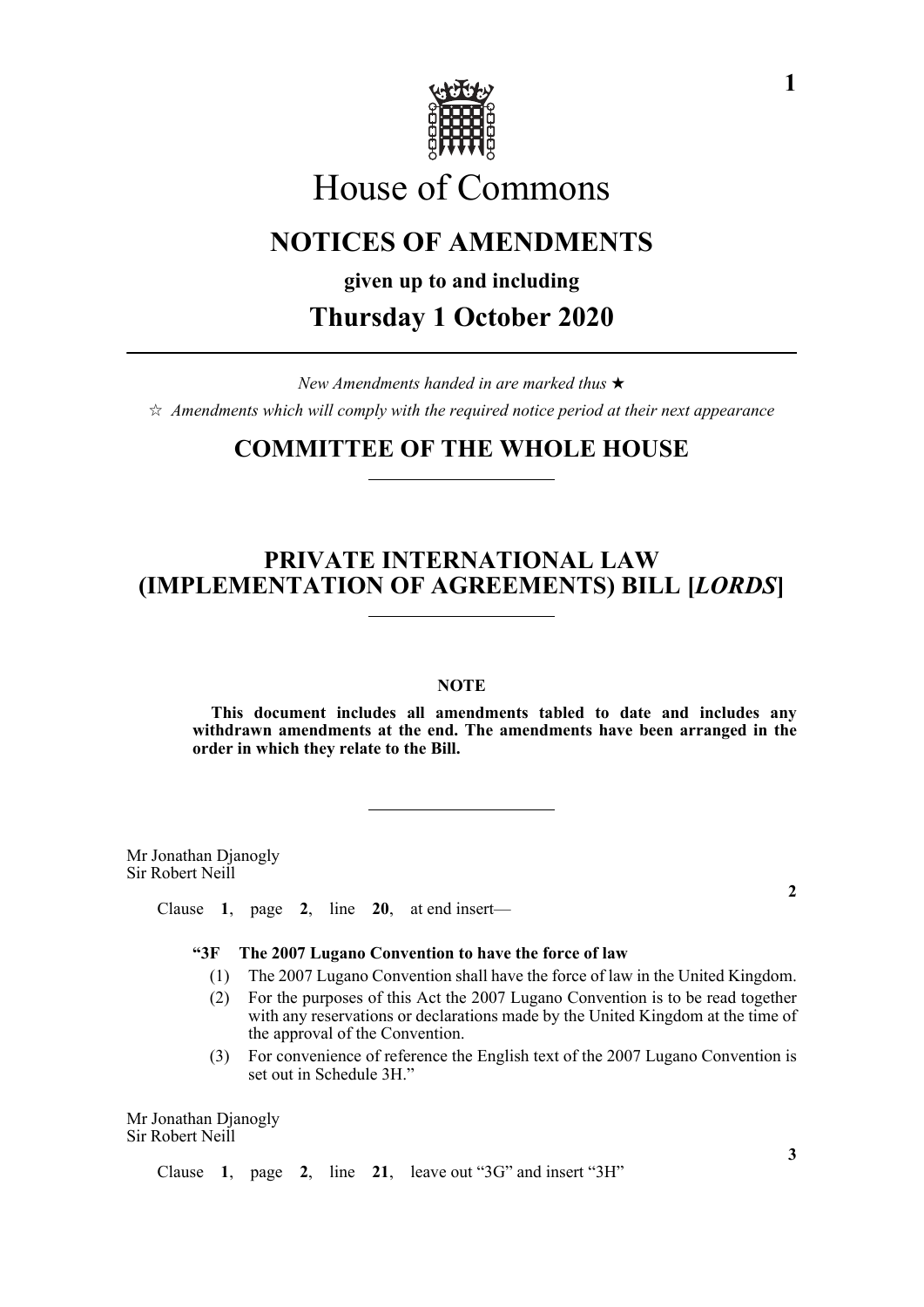Mr Jonathan Djanogly Sir Robert Neill

> Clause **1**, page **2**, line **22**, leave out "4" and insert "(*Schedule to be inserted as Schedule 3H to the Civil Jurisdiction and Judgments Act 1982*)"

Mr Jonathan Djanogly Sir Robert Neill

Clause **1**, page **2**, line **24**, at end insert—

"(5) The 2007 Lugano Convention on Jurisdiction and the Recognition and Enforcement of Judgements in Civil and Commercial Matters shall have the force of law in the United Kingdom, conditional upon the United Kingdom accession to such Convention."

Alex Chalk

- Clause **2**, page **2**, line **28**, insert—
	- "(2) Regulations under section (*Implementation of other agreements on private international law*) may make provision binding the Crown.
	- (3) The reference to the Crown in subsection (2) does not include—
		- (a) Her Majesty in Her private capacity,
		- (b) Her Majesty in right of the Duchy of Lancaster, or
		- (c) the Duke of Cornwall."

*Member's explanatory statement* 

*This amendment provides that regulations made under NC5 may make provision binding the Crown.*

Alex Chalk

 $\approx$  Clause 3, page 2, line 30, at end insert—

"(2) Her Majesty may by Order in Council provide for section (*Implementation of other agreements on private international law*) (including Schedule (*Regulations under section (Implementation of other agreements on private international law)*)) and section 2(2) and (3) to extend, with or without modifications, to the Isle of Man."

*Member's explanatory statement* 

*This amendment inserts a new subsection into Clause 3. This allows Her Majesty by Order in Council to extend to the Isle of Man NC5 (including NS4) and subsections (2) and (3) of Clause 2 inserted by Amendment 5.*

**4**

**1**

**5**

**6**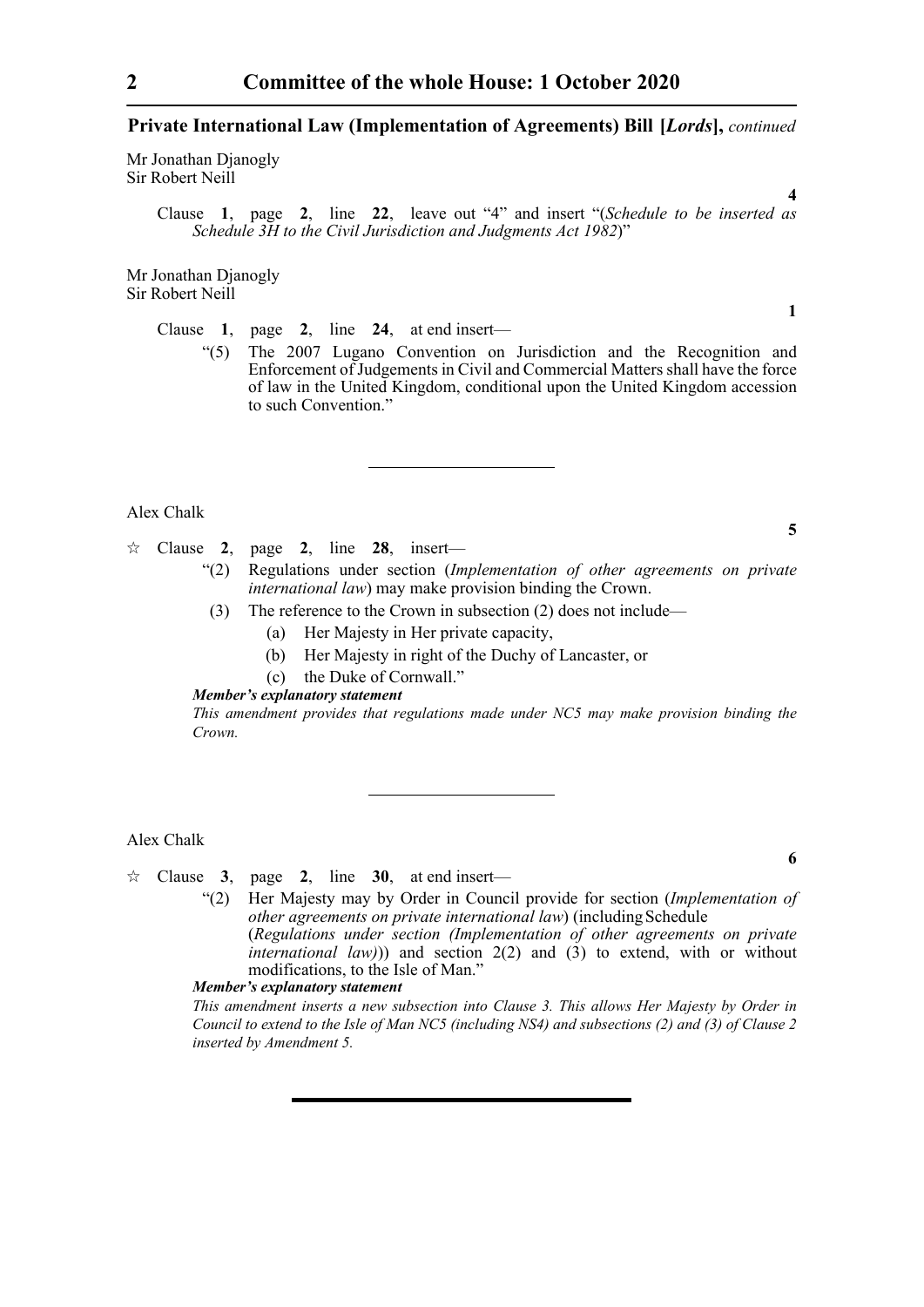Alex Chalk

|    |     | NC5                                                                                                                                                                                                                                                                                                                                                         |
|----|-----|-------------------------------------------------------------------------------------------------------------------------------------------------------------------------------------------------------------------------------------------------------------------------------------------------------------------------------------------------------------|
|    | ☆   | To move the following Clause—                                                                                                                                                                                                                                                                                                                               |
|    |     | "Implementation of other agreements on private international law $(N_0, 3)$                                                                                                                                                                                                                                                                                 |
| 5  | (1) | The appropriate national authority may make regulations for the purpose of, or in<br>connection with, implementing any international agreement, as it has effect from<br>time to time, so far as relating to private international law (a "relevant<br>international agreement").                                                                           |
|    | (2) | The appropriate national authority may make regulations for the purpose of, or in<br>connection with, applying a relevant international agreement, with or without<br>modifications, as between different jurisdictions within the United Kingdom.                                                                                                          |
| 10 | (3) | The appropriate national authority may make regulations for the purpose of, or in<br>connection with, giving effect to any arrangements made between—<br>Her Majesty's government in the United Kingdom, and<br>(a)<br>the government of a relevant territory,<br>(b)<br>for applying a relevant international agreement, with or without modifications, as |
| 15 |     | between the United Kingdom, or a jurisdiction within the United Kingdom, and<br>that territory.                                                                                                                                                                                                                                                             |
|    | (4) | Regulations under this section may make—<br>consequential, supplementary, incidental, transitional or<br>(a)<br>saving<br>provision;                                                                                                                                                                                                                        |
| 20 |     | different provision for different purposes or for different parts of the<br>(b)<br>United Kingdom.                                                                                                                                                                                                                                                          |
|    | (5) | Regulations under this section may include provision about—<br>enforcement of obligations arising under or by virtue of the regulations;<br>(a)<br>sharing of information;<br>(b)<br>legal aid.<br>(c)                                                                                                                                                      |
| 25 | (6) | Schedule (Regulations under section (Implementation of other agreements on<br>private international law (No. 3))) makes further provision about regulations<br>under this section.                                                                                                                                                                          |
|    | (7) | In this section-                                                                                                                                                                                                                                                                                                                                            |
|    |     | "appropriate national authority" means—                                                                                                                                                                                                                                                                                                                     |
| 30 |     | in relation to England and Wales, the Secretary of State;<br>(a)<br>(b) in relation to Scotland—                                                                                                                                                                                                                                                            |
|    |     | the Scottish Ministers, or<br>(i)                                                                                                                                                                                                                                                                                                                           |
|    |     | the Secretary of State acting with the consent of the<br>(ii)<br>Scottish Ministers;                                                                                                                                                                                                                                                                        |
| 35 |     | in relation to Northern Ireland-<br>(c)                                                                                                                                                                                                                                                                                                                     |
|    |     | a Northern Ireland department, or<br>(i)                                                                                                                                                                                                                                                                                                                    |
|    |     | the Secretary of State acting with the consent of a<br>(ii)<br>Northern Ireland department                                                                                                                                                                                                                                                                  |
|    |     | "international agreement" means a convention, treaty or other agreement                                                                                                                                                                                                                                                                                     |
| 40 |     | to which the United Kingdom is, or is expected to become, a party;                                                                                                                                                                                                                                                                                          |
|    |     | "private international law" includes rules and other provisions about-                                                                                                                                                                                                                                                                                      |
|    |     | jurisdiction and applicable law;<br>(a)                                                                                                                                                                                                                                                                                                                     |
|    |     | recognition and enforcement in one country or territory of any of<br>(b)<br>the following that originate in another country or territory-                                                                                                                                                                                                                   |
| 45 |     | a judgment, order or arbitral award;<br>(i)                                                                                                                                                                                                                                                                                                                 |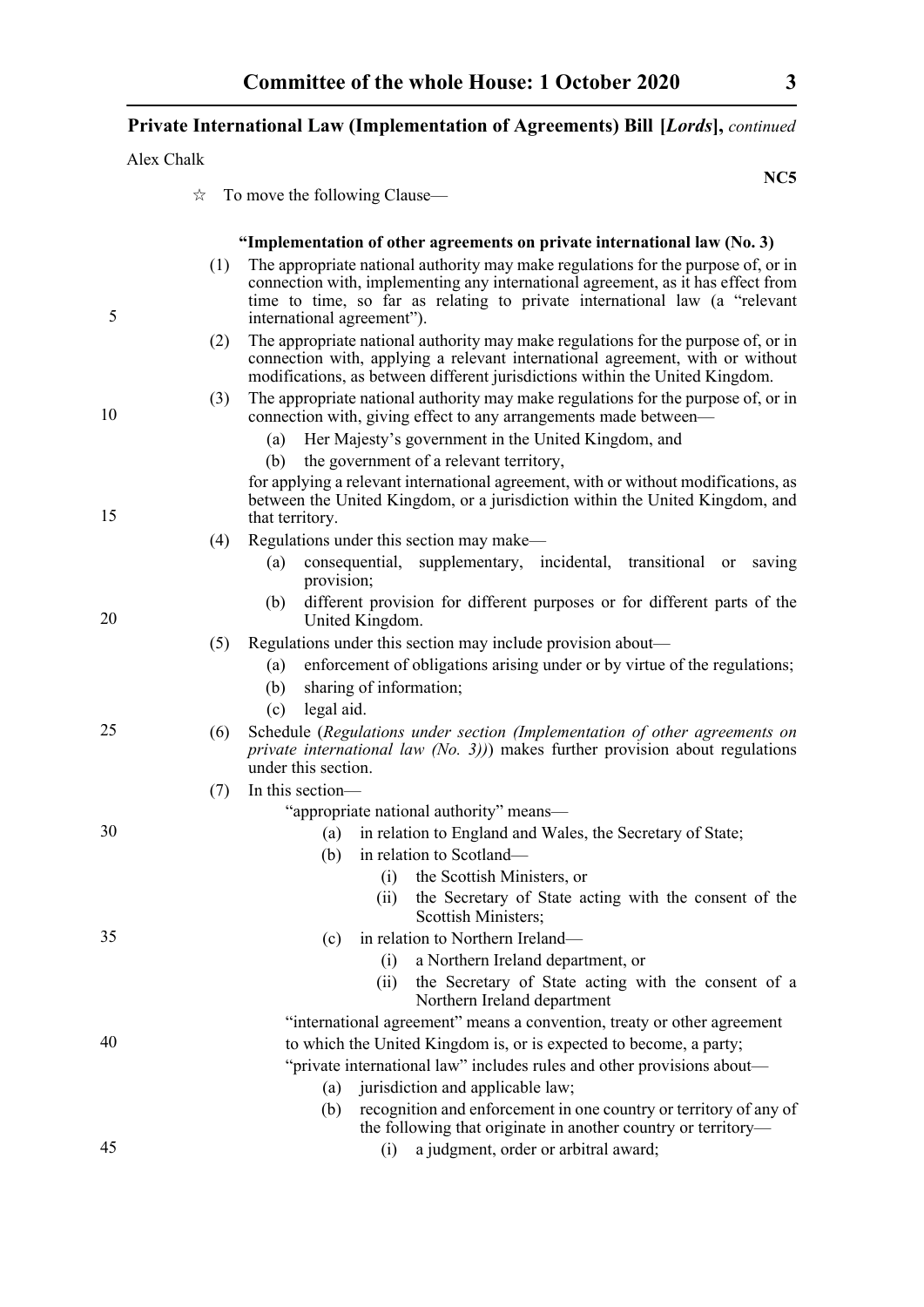- (ii) an agreement, decision or authentic instrument determining or otherwise relating to rights and obligations;
- (c) co-operation between judicial or other authorities in different countries or territories in relation to—
	- (i) service of documents, taking of evidence and other procedures, or
	- (ii) anything within paragraph (a) or (b);
- "relevant international agreement" has the meaning given in subsection (1); "relevant territory" means—
	- (a) the Isle of Man;
	- (b) any of the Channel Islands;
	- (c) a British overseas territory.
- (8) This section and Schedule (*Regulations under section (Implementation of other agreements on private international law (No. 3))* have effect, with the following modifications, in relation to a model law adopted by an international organisation of which the United Kingdom is a member as it has effect in relation to an international agreement to which the United Kingdom is, or is expected to become, a party.
	- The modifications are—
		- (a) a reference in this section or that Schedule to implementing or applying a relevant international agreement is to be read as a reference to giving effect to the model law (with or without modifications);
		- (b) subsection (1) is to be read as if the words "as revised from time to time" were substituted for the words "as it has effect from time to time"."

# *Member's explanatory statement*

*This new clause contains a power to implement international agreements relating to private international law.*

As an Amendment to Alex Chalk's proposed New Clause *(Implementation of other agreements on private international law (No. 3))* (NC5):—

Keir Starmer Mr David Lammy Alex Cunningham Karl Turner Mr Nicholas Brown

**(a)**

**(b)**

 $\angle$  Line **3**, leave out from "implementing" to "relevant" in line 4 and insert "the" *Member's explanatory statement* 

*This amendment together with amendments (c), (d) and (g) is intended to ensure the powers in Government NC5 may be used only to implement the 2007 Lugano Convention.*

Mr Jonathan Djanogly Sir Robert Neill

> $\angle$  Line **3**, leave out "any" and insert "an" *Member's explanatory statement*

*This amendment with Amendment (f) is intended to ensure that order making powers are confined to the international treaties set out in clause 1 only.*

50

55

60

65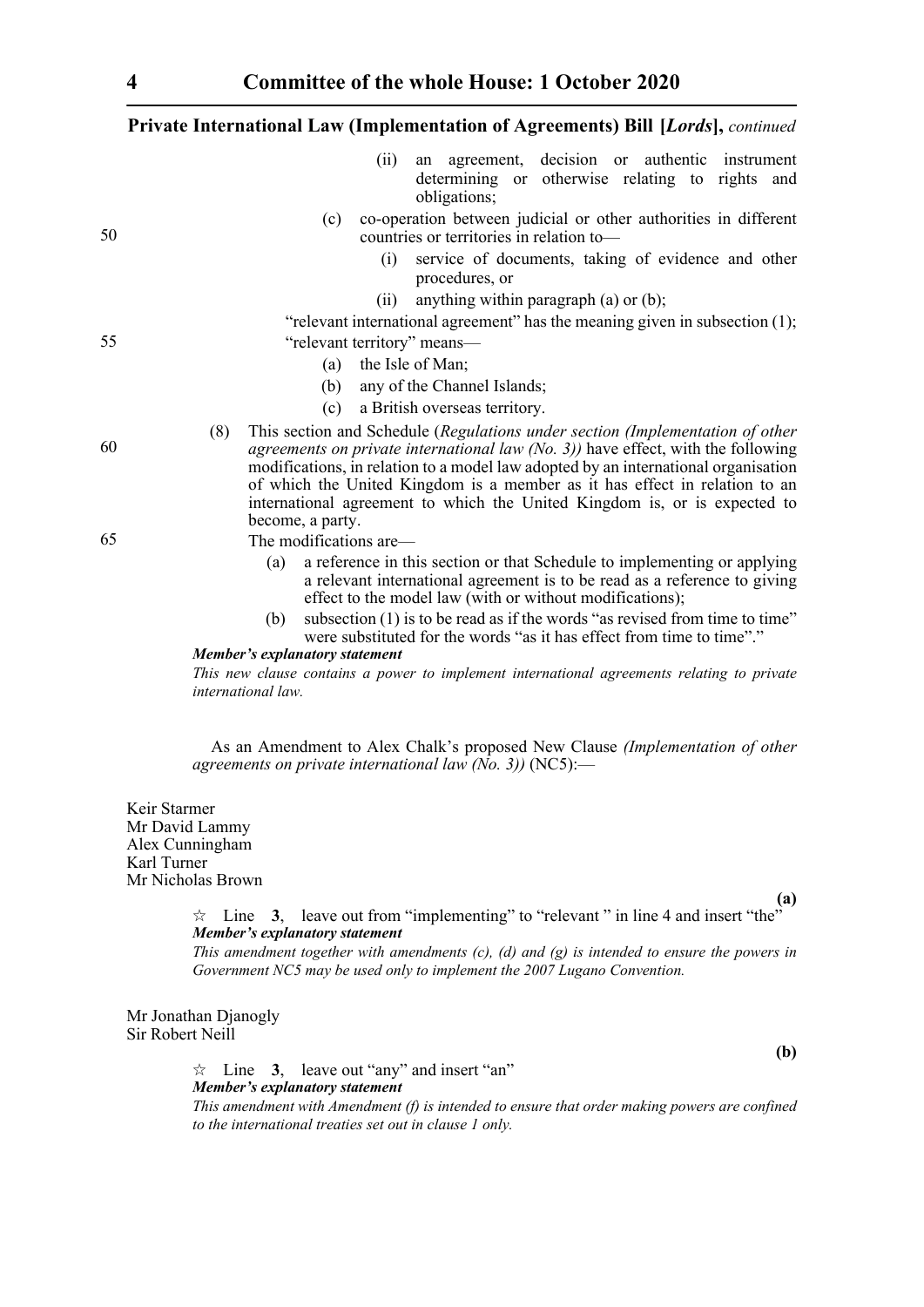Keir Starmer Mr David Lammy Alex Cunningham Karl Turner Mr Nicholas Brown

> $\hat{x}$  Line 7, leave out "a" and insert "the" *Member's explanatory statement See explanatory statement for Amendment (a).*

Keir Starmer Mr David Lammy Alex Cunningham Karl Turner Mr Nicholas Brown

**(d)**

 $\hat{\mathbb{R}}$  Line 12, leave out "a" and insert "the" *Member's explanatory statement See explanatory statement for Amendment (a).*

Keir Starmer Mr David Lammy Alex Cunningham Karl Turner Mr Nicholas Brown

**(e)**

**(f)**

 Line **24**, leave out "Schedule (Regulations under section (*Implementation of other agreements on private international law (No.3)*))" and insert "Schedule (Regulations under section (*Implementation of other Agreements on Private International Law (No. 2)*)"

# *Member's explanatory statement*

*This amendment would provide for super-affirmative procedure to be applied in accordance with NS3 to regulations made under Government NC5.*

Mr Jonathan Djanogly Sir Robert Neill

> $\hat{\mathbb{R}}$  Line **39**, after "party", insert "and which is set out in section 1." *Member's explanatory statement*

*This amendment with Amendment (b) is intended to ensure that order making powers are confined to the international treaties set out in clause 1 only.*

**(c)**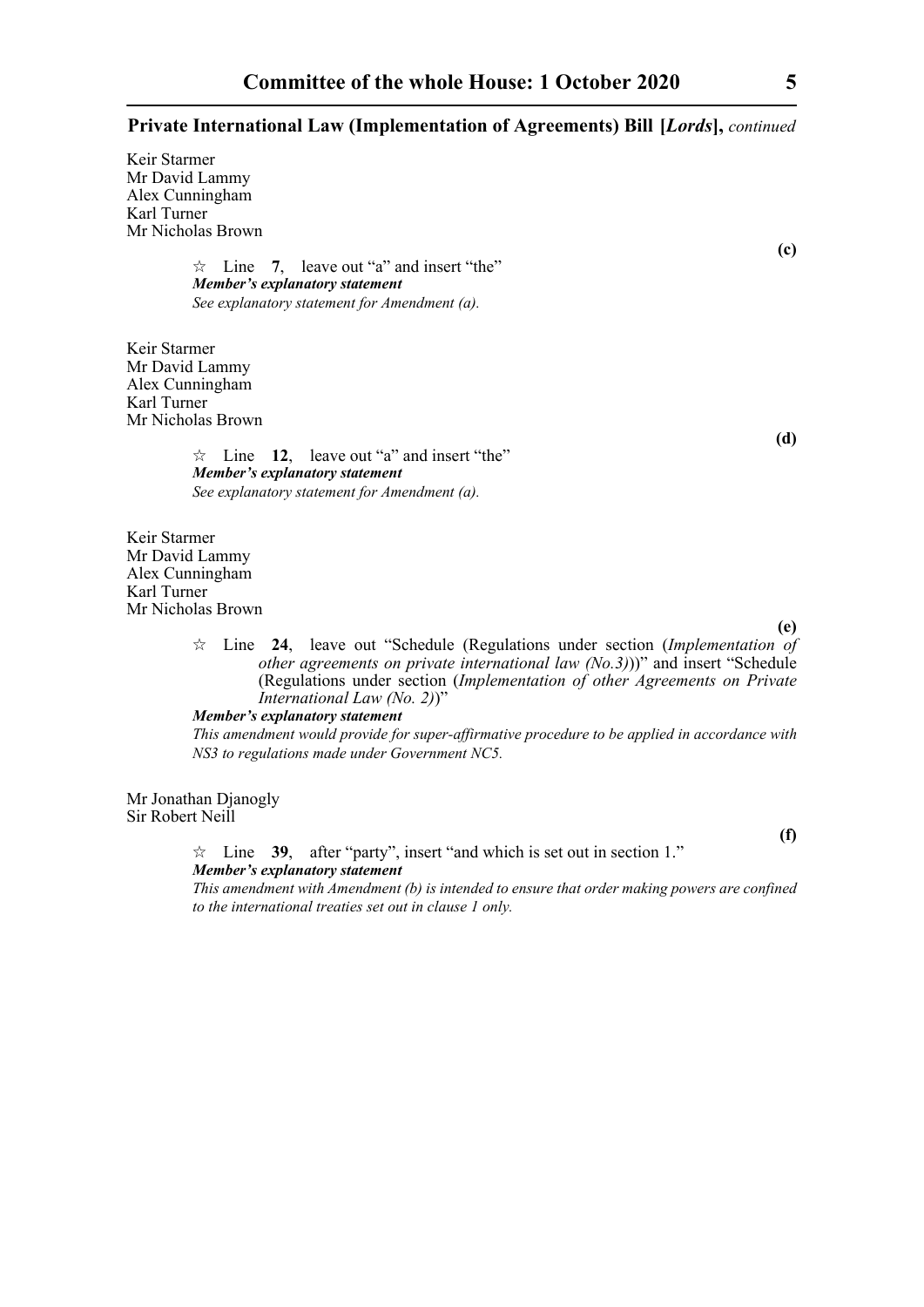Keir Starmer Mr David Lammy Alex Cunningham Karl Turner Mr Nicholas Brown

**(g)**

 $\dot{\varphi}$  Line **52**, leave out "has the meaning given in subsection (1)" and insert "means" the Convention on Jurisdiction and the Enforcement of Judgments in Civil and Commercial Matters signed at Lugano on 30th October 2007 (the "2007 Lugano Convention");"

*Member's explanatory statement See explanatory statement for Amendment (a).* 

Mr Jonathan Djanogly Sir Robert Neill

**NC1**

To move the following Clause—

#### **"Implementation of other agreements on private international law**

- (1) The appropriate national authority may make regulations for the purpose of, or in connection with, implementing an international agreement, as it has effect from time to time, so far as relating to private international law (a "relevant international agreement").
- (2) The appropriate national authority may make regulations for the purpose of, or in connection with, applying a relevant international agreement, with or without modifications, as between different jurisdictions within the United Kingdom.
- (3) The appropriate national authority may make regulations for the purpose of, or in connection with, giving effect to any arrangements made between—
	- (a) Her Majesty's government in the United Kingdom, and
	- (b) the government of a relevant territory,

for applying a relevant international agreement, with or without modifications, as between the United Kingdom, or a jurisdiction within the United Kingdom, and that territory.

- (4) This section applies (subject to subsection (5)) where the United Kingdom has authenticated a relevant international agreement.
- (5) This section applies only if the proposed agreement is not binding on the United Kingdom as a matter of international law unless it is ratified by the United Kingdom.
- (6) Before the United Kingdom ratifies the proposed agreement, a Minister of the Crown must lay before Parliament a report which gives details of the proposed agreement.
- (7) In this section a reference to authenticating a relevant international agreement is a reference to doing an act which establishes the text of the agreement as authentic and definitive as a matter of international law.
- (8) This section applies where a Minister of the Crown proposes to make regulations under subsections  $(1)$ ,  $(2)$  or  $(3)$  for the purpose of implementing a relevant international agreement to which the United Kingdom and another signatory (or other signatories) are signatories.
- (9) A draft of the statutory instrument containing the regulations may not be laid before Parliament unless, at least 10 Commons sitting days before the draft is laid,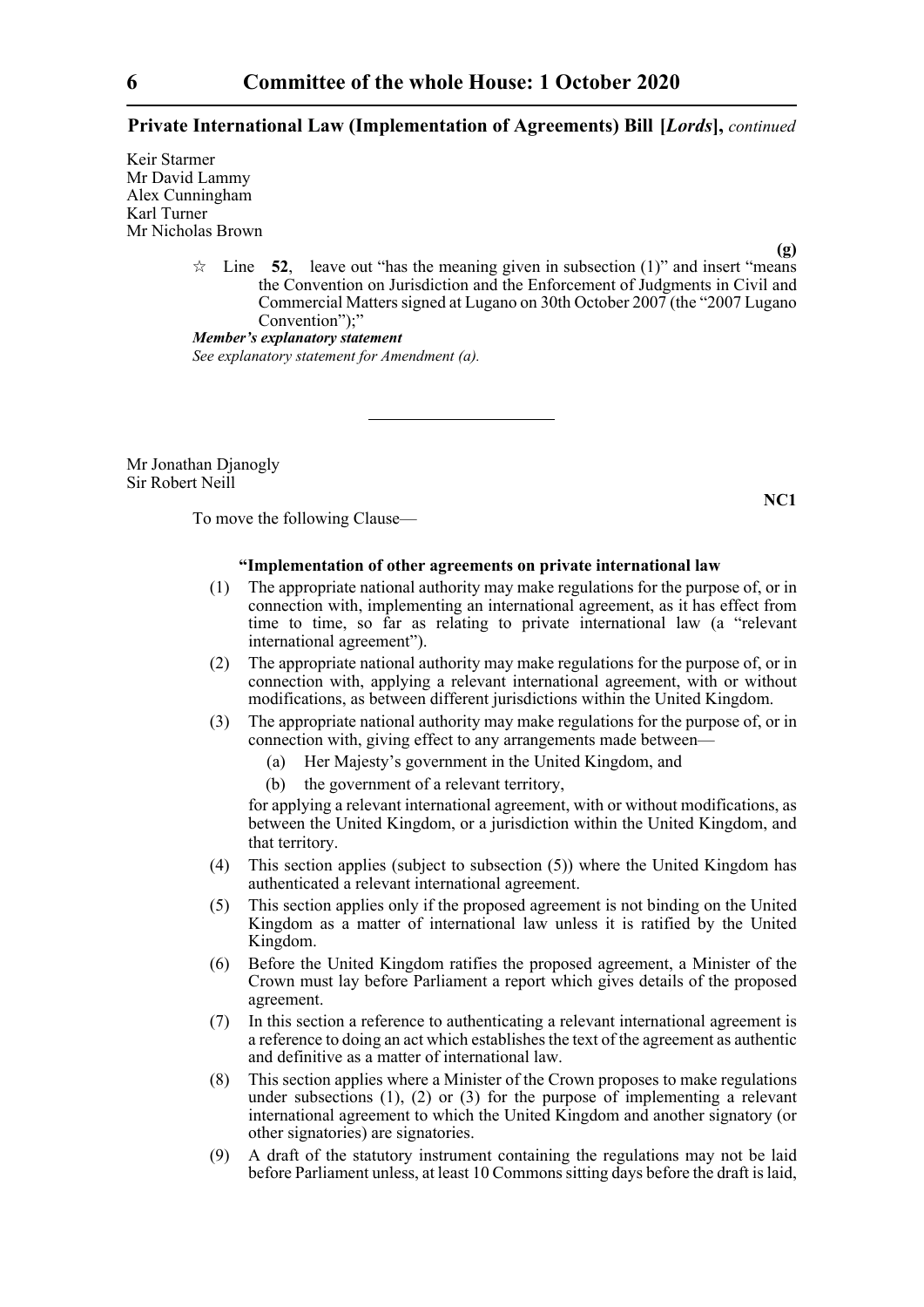a Minister of the Crown has laid before Parliament a report which gives details of, and explains the reasons for, the relevant international agreement.

- (10) In this section "Commons sitting day" means a day on which the House of Commons begins to sit.
- (11) Regulations under this section may make—
	- (a) consequential, supplementary, incidental, transitional or saving provision;
	- (b) different provision for different purposes or for different parts of the United Kingdom.
- (12) Regulations under this section may include provision about—
	- (a) enforcement of obligations arising under or by virtue of the regulations;
	- (b) sharing of information;
	- (c) legal aid.
- (13) No regulations may be made under subsections (1),(2) or (3) after the end of the period of 2 years beginning with the date of enactment of this Act.
- (14) In this section—

"appropriate national authority" means—

- (a) in relation to England and Wales, the Secretary of State;
- (b) in relation to Scotland—
	- (i) the Scottish Ministers, or
	- (ii) the Secretary of State acting with the consent of the Scottish Ministers;
- (c) in relation to Northern Ireland—
	- (i) a Northern Ireland department, or
	- (ii) the Secretary of State acting with the consent of a Northern Ireland department;
- "international agreement" means a convention, treaty or other agreement to which the United Kingdom is, or is expected to become, a party and which is set out in section 1 of this Act;

"private international law" includes rules and other provisions about—

- (a) jurisdiction and applicable law;
- (b) recognition and enforcement in one country or territory of any of the following that originate in another country or territory—
	- (i) a judgment, order or arbitral award;
	- (ii) an agreement, decision or authentic instrument determining or otherwise relating to rights and obligations;
- (c) co-operation between judicial or other authorities in different countries or territories in relation to—
	- (i) service of documents, taking of evidence and other procedures, or
	- (ii) anything within paragraph (a) or (b);

"relevant international agreement" has the meaning given in subsection (1);

"relevant territory" means—

- (a) the Isle of Man;
- (b) any of the Channel Islands;
- (c) a British overseas territory.
- (15) This section has effect, with the following modifications, in relation to a model law adopted by an international organisation of which the United Kingdom is a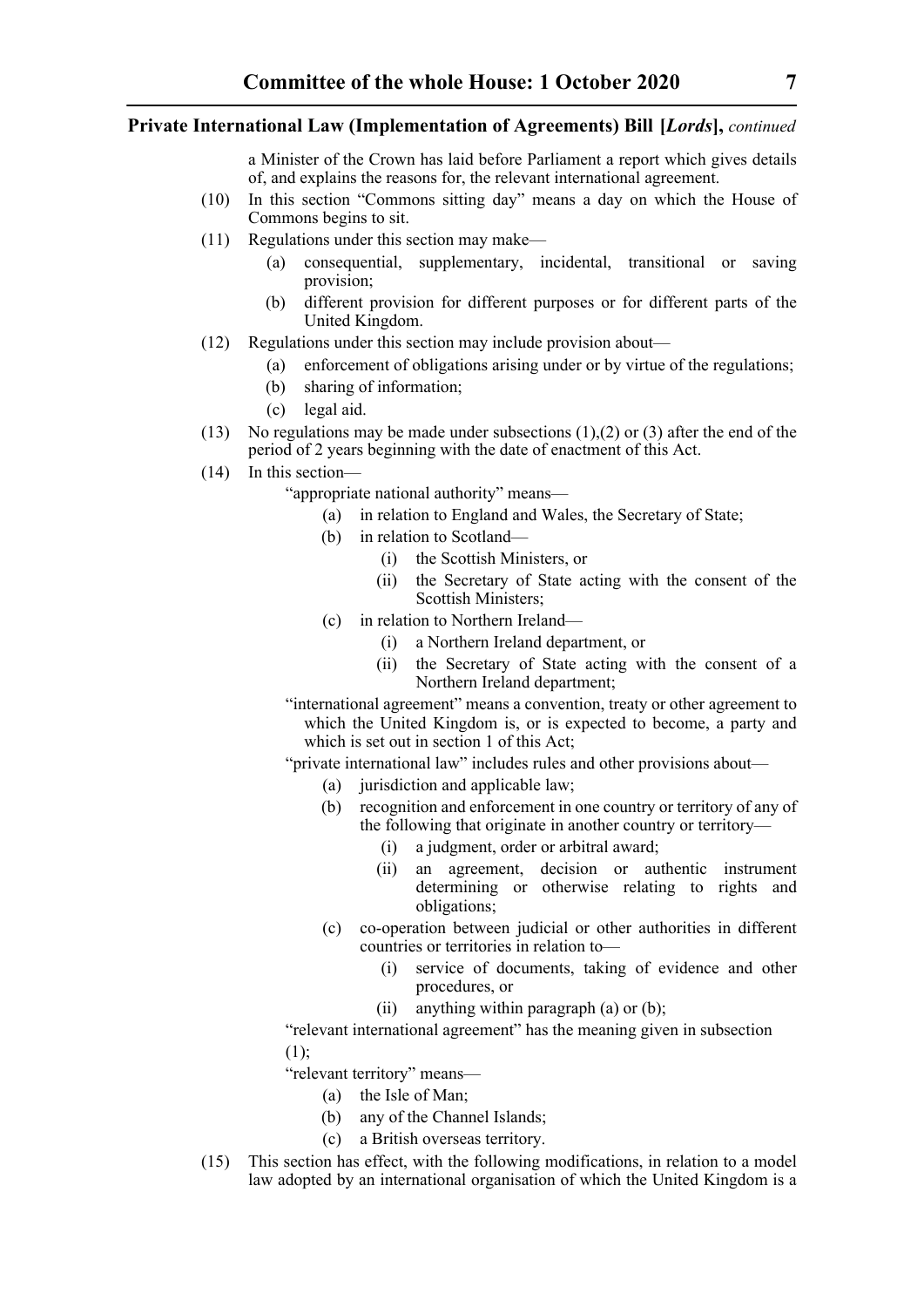member as it has effect in relation to an international agreement to which the United Kingdom is, or is expected to become, a party.

The modifications are—

- (a) a reference in this section or that Schedule to implementing or applying a relevant international agreement is to be read as a reference to giving effect to the model law (with or without modifications);
- (b) subsection (1) is to be read as if the words "as revised from time to time" were substituted for the words "as it has effect from time to time"."

#### *Member's explanatory statement*

*This new clause is a modified version of clause 2 removed from the Bill by the House of Lords. This new clause requires a Minister to lay a report before Parliament at least 10 Commons sitting days before regulations implementing a relevant international agreement are laid in draft under subsections (1), (2) and (3) requires a Minister to lay a report before Parliament before the UK ratifies a private international law agreement with another country and contains a sunset provision.*

Joanna Cherry

**NC2**

To move the following Clause—

### **"Implementation of the 2007 Lugano Convention**

- (1) The Secretary of State may make regulations for the purpose of, or in connection with, implementing the Convention on Jurisdiction and the Enforcement of Judgments in Civil and Commercial Matters signed at Lugano on 30th October 2007 (the "2007 Lugano Convention"), in the event that the United Kingdom becomes a party to the Convention in its own right.
- (2) The Secretary of State must consult the Scottish Ministers, the Welsh Ministers and a Northern Ireland Department before making regulations under subsection (1).
- (3) Regulations under subsection (1) are subject to super-affirmative resolution procedure (see Schedule (*Super-affirmative resolution procedure*))."

# *Member's explanatory statement*

*This new clause would enable the Secretary of State to make regulations implementing the Lugano Convention in the UK, subject to the super-affirmative resolution procedure in NS2.*

Mr Jonathan Djanogly Sir Robert Neill

**NC6**

 $\vec{\mathcal{R}}$  To move the following Clause—

# **"Report on proposed free trade agreement**

- (1) This section applies (subject to subsection (2) where the United Kingdom has authenticated a relevant international agreement in accordance with section (*Implementation of other agreements on private international law (No. 3)*).
- (2) This section applies only if the proposed agreement is not binding on the United Kingdom as a matter of international law unless it is ratified by the United Kingdom.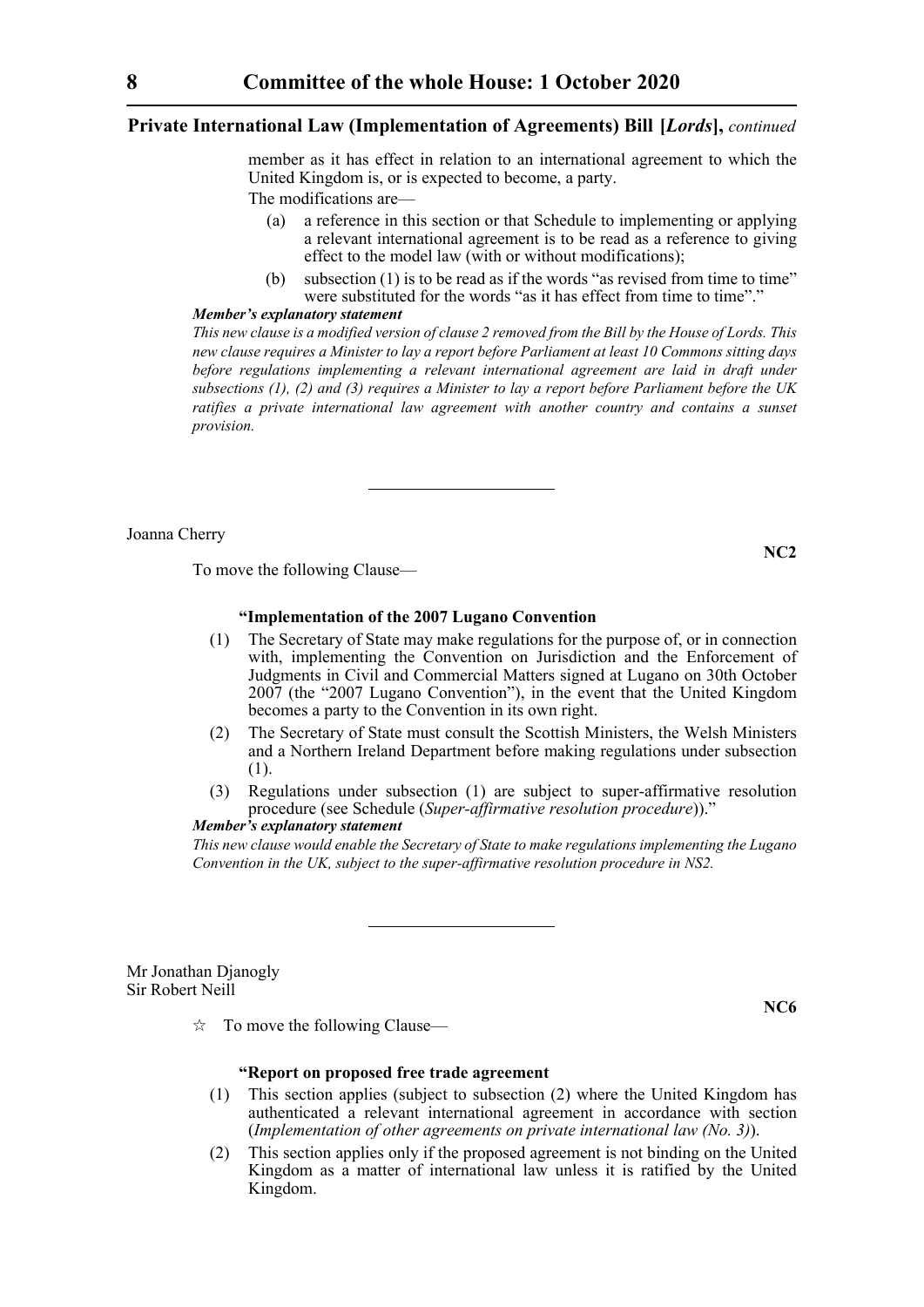- (3) Before the United Kingdom ratifies the proposed agreement, a Minister of the Crown must lay before Parliament a report which gives details of the proposed agreement.
- (4) In this section a reference to authenticating a relevant international agreement is a reference to doing an act which establishes the text of the agreement as authentic and definitive as a matter of international law."

# *Member's explanatory statement*

*This new clause requires a Minister to lay a report before Parliament before the UK ratifies a private international law agreement with another country.*

#### Mr Jonathan Djanogly Sir Robert Neill

**NC7**

 $\vec{\mathcal{R}}$  To move the following Clause—

# **"Report to be laid with regulations under section 2(1), (2) or (3)**

- (1) This section applies where a Minister of the Crown proposes to make regulations under section (*Implementation of other agreements on private international law*  $(No. 3)$  (1), (2) or (3) for the purpose of implementing a relevant international agreement to which the United Kingdom and another signatory (or other signatories) are signatories.
- (2) A draft of the statutory instrument containing the regulations may not be laid before Parliament unless, at least 10 Commons sitting days before the draft is laid, a Minister of the Crown has laid before Parliament a report which gives details of, and explains the reasons for, the relevant international agreement.
- (3) In this section, "Commons sitting day" means a day on which the House of Commons begins to sit."

# *Member's explanatory statement*

*This new clause requires a Minister to lay a report before Parliament at least ten Commons sitting days before regulations implementing a relevant international agreement are laid in draft under subsections (1), (2) and (3) of Government NC5.*

Mr Jonathan Djanogly Sir Robert Neill

**NC8**

 $\vec{x}$  To move the following Clause—

# **"Sunset Provisions**

 No regulations may be made under subsections (1),(2) and (3) of section (*Implementation of other agreements on private international law (No. 3)*) after the end of the period of 2 years beginning with the date on which this Act is passed."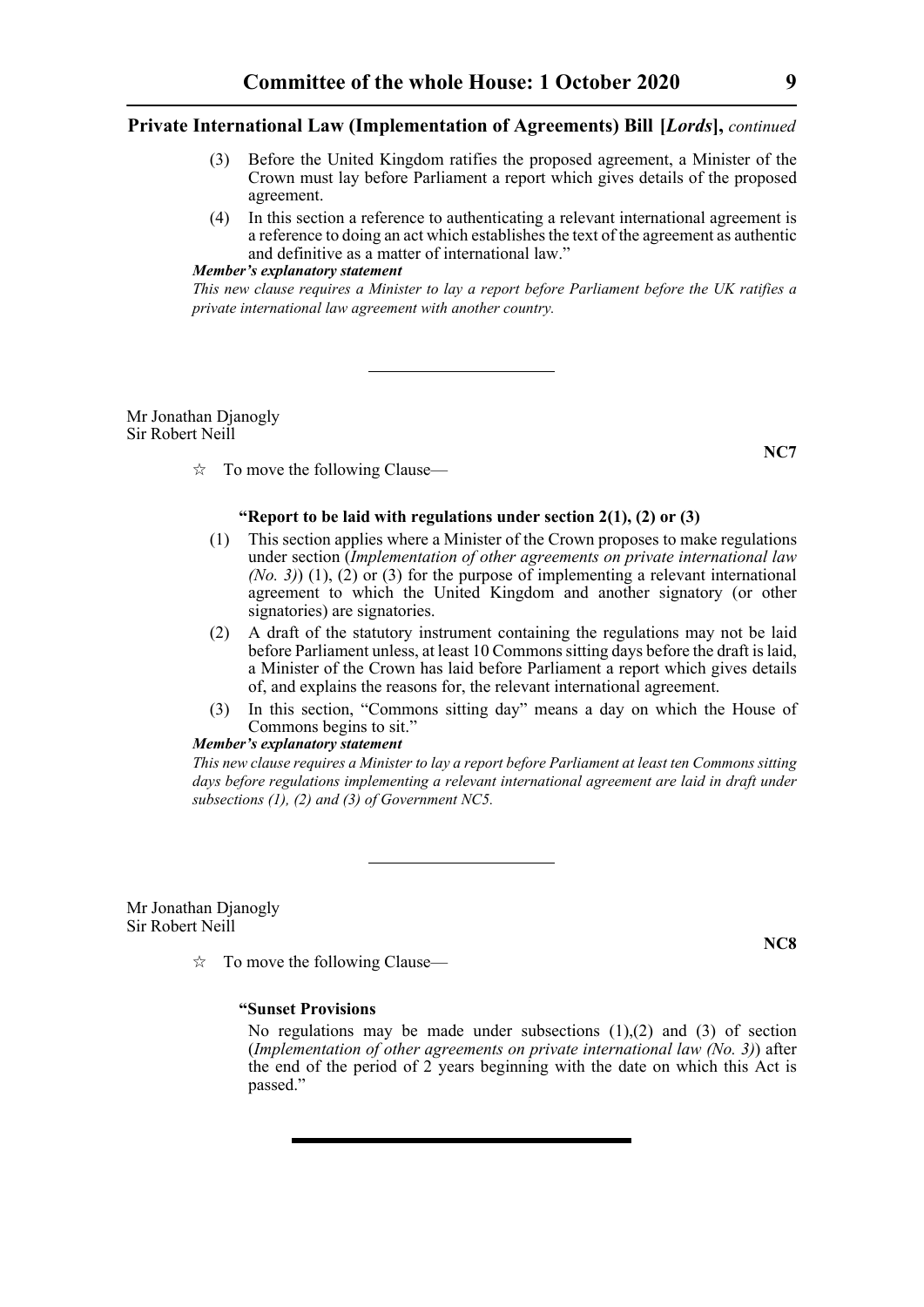Alex Chalk

**NS4**

 $\vec{x}$  To move the following Schedule—

# **SCHEDULE**

### REGULATIONS UNDER SECTION (*IMPLEMENTATION OF OTHER AGREEMENTS ON PRIVATE INTERNATIONAL LAW (NO. 3)*)

#### *Restrictions on power to make regulations*

- 1 (1) Regulations under section (*Implementation of other agreements on private international law (No. 3)*) may not include—
	- (a) provision that confers power to legislate by means of regulations, orders, rules or other subordinate instrument (other than rules of procedure for courts or tribunals);
	- (b) provision that creates an offence for which an individual who has reached the age of 18 (or, in relation to Scotland or Northern Ireland, 21) is capable of being sentenced to imprisonment for a term of more than two years (ignoring any enactment prohibiting or restricting the imprisonment of individuals who have no previous convictions).
	- (2) Sub-paragraph (1)(a) does not prevent the modification of a power to legislate conferred otherwise than under section (*Implementation of other agreements on private international law (No. 3)*), or the extension of any such power to purposes of a similar kind to those for which it was conferred.
	- (3) A power to give practice directions or other directions regarding matters of administration is not a power to legislate for the purposes of sub-paragraph  $(1)(a)$ .

*Regulations to be made by statutory instrument or statutory rule*

- 2 The power to make regulations under section (*Implementation of other agreements on private international law (No. 3)*)—
	- (a) is exercisable by statutory instrument, in the case of regulations made by the Secretary of State;
	- (b) is exercisable by statutory rule for the purposes of the Statutory Rules (Northern Ireland) Order 1979 (S.I. 1979/1573 (N.I. 12)), in the case of regulations made by a Northern Ireland department.

*Parliamentary or assembly procedure*

- 3 (1) This paragraph applies to a statutory instrument containing regulations made by the Secretary of State under section (*Implementation of other agreements on private international law (No. 3)*).
	- (2) If the instrument contains (whether alone or with other provision)—
		- (a) provision made for the purpose of implementing or applying, in relation to the United Kingdom or a particular part of the United Kingdom, any relevant international agreement that has not previously been the subject of any such provision (whether made by regulations under section (*Implementation of other agreements on private international law (No. 3)*) or otherwise),
		- (b) provision made for the purpose of giving effect, in relation to the United Kingdom or a particular part of the United Kingdom, to any relevant arrangements that relate to a particular territory and have not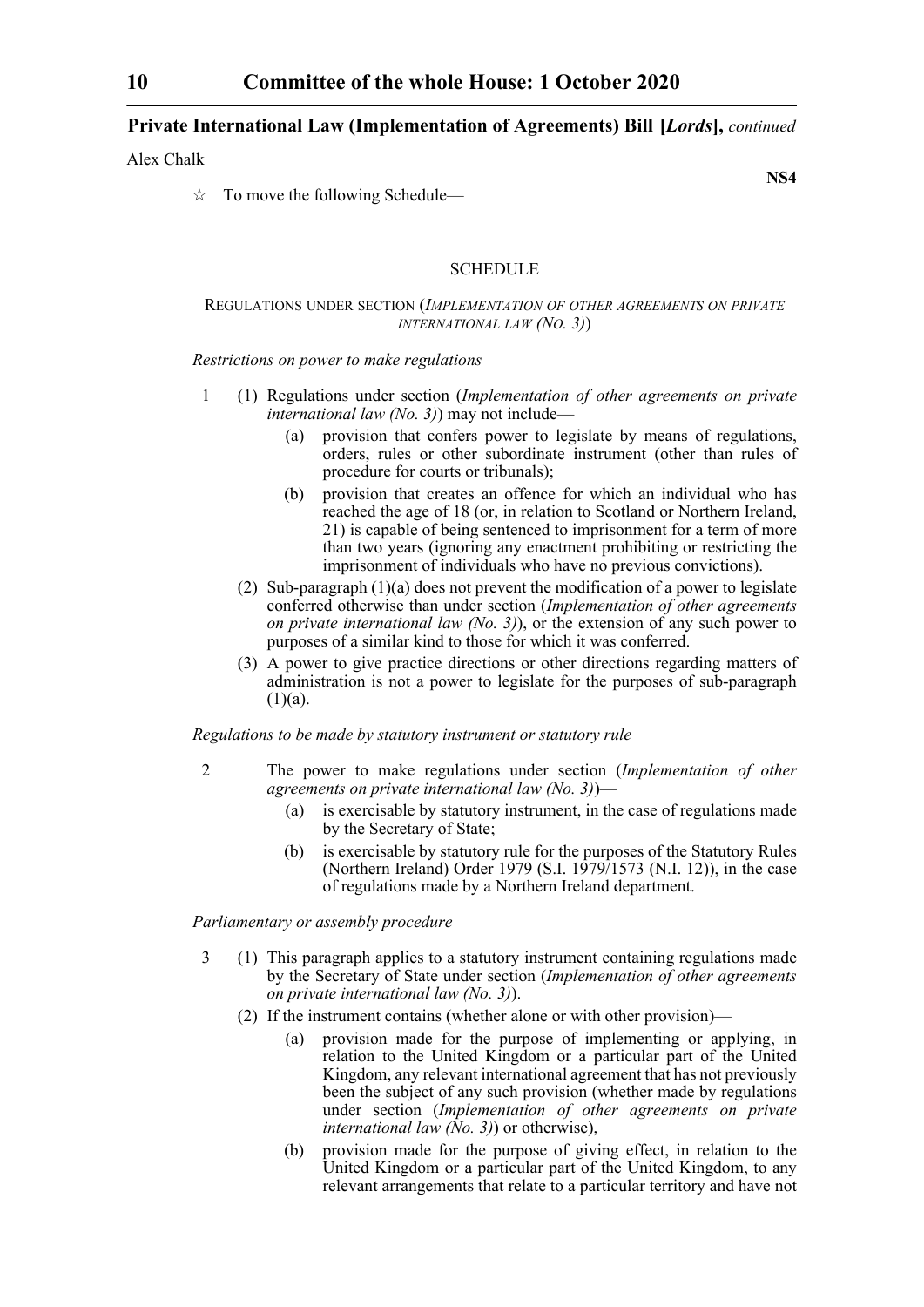previously been the subject of any such provision (whether made by regulations under that section or otherwise),

- (c) provision that creates or extends, or increases the penalty for, a criminal offence, or
- (d) provision that amends primary legislation,

it may not be made unless a draft of the instrument has been laid before each House of Parliament and approved by a resolution of each House.

- (3) In this Schedule "relevant arrangements" means arrangements of the kind mentioned in section (*Implementation of other agreements on private international law (No. 3)*)(3).
- (4) If sub-paragraph (2) does not apply to the instrument, it is subject to annulment in pursuance of a resolution of either House of Parliament.
- 4 (1) This paragraph applies to regulations made by the Scottish Ministers under section (*Implementation of other agreements on private international law (No. 3)*).
	- (2) The regulations are subject to the affirmative procedure (see section 29 of the Interpretation and Legislative Reform (Scotland) Act 2010) (asp 10)) if they contain (whether alone or with other provision)—
		- (a) provision made for the purpose of implementing or applying, in relation to Scotland, any relevant international agreement that has not previously been the subject of any such provision (whether made by regulations under section (*Implementation of other agreements on private international law (No. 3)*) or otherwise),
		- (b) provision made for the purpose of giving effect, in relation to Scotland, to any relevant arrangements that relate to a particular territory and have not previously been the subject of any such provision (whether made by regulations under that section or otherwise),
		- (c) provision that creates or extends, or increases the penalty for, a criminal offence, or
		- (d) provision that amends primary legislation.
	- (3) If sub-paragraph (2) does not apply to the regulations, they are subject to the negative procedure (see section 28 of the Interpretation and Legislative Reform (Scotland) Act 2010).
- 5 (1) A Northern Ireland department may not make regulations under section (*Implementation of other agreements on private international law (No. 3)*) that contain (whether alone or with other provision)—
	- (a) provision made for the purpose of implementing or applying, in relation to Northern Ireland, any relevant international agreement that has not previously been the subject of any such provision (whether made by regulations under section (*Implementation of other agreements on private international law (No. 3)*) or otherwise),
	- (b) provision made for the purpose of giving effect, in relation to Northern Ireland, to any relevant arrangements that relate to a particular territory and have not previously been the subject of any such provision (whether made by regulations under that section or otherwise),
	- (c) provision that creates or extends, or increases the penalty for, a criminal offence, or
	- (d) provision that amends primary legislation,

unless a draft of the regulations has been laid before the Northern Ireland Assembly and approved by a resolution of the Assembly.

(2) Regulations under section (*Implementation of other agreements on private international law (No. 3)*) made by a Northern Ireland department are subject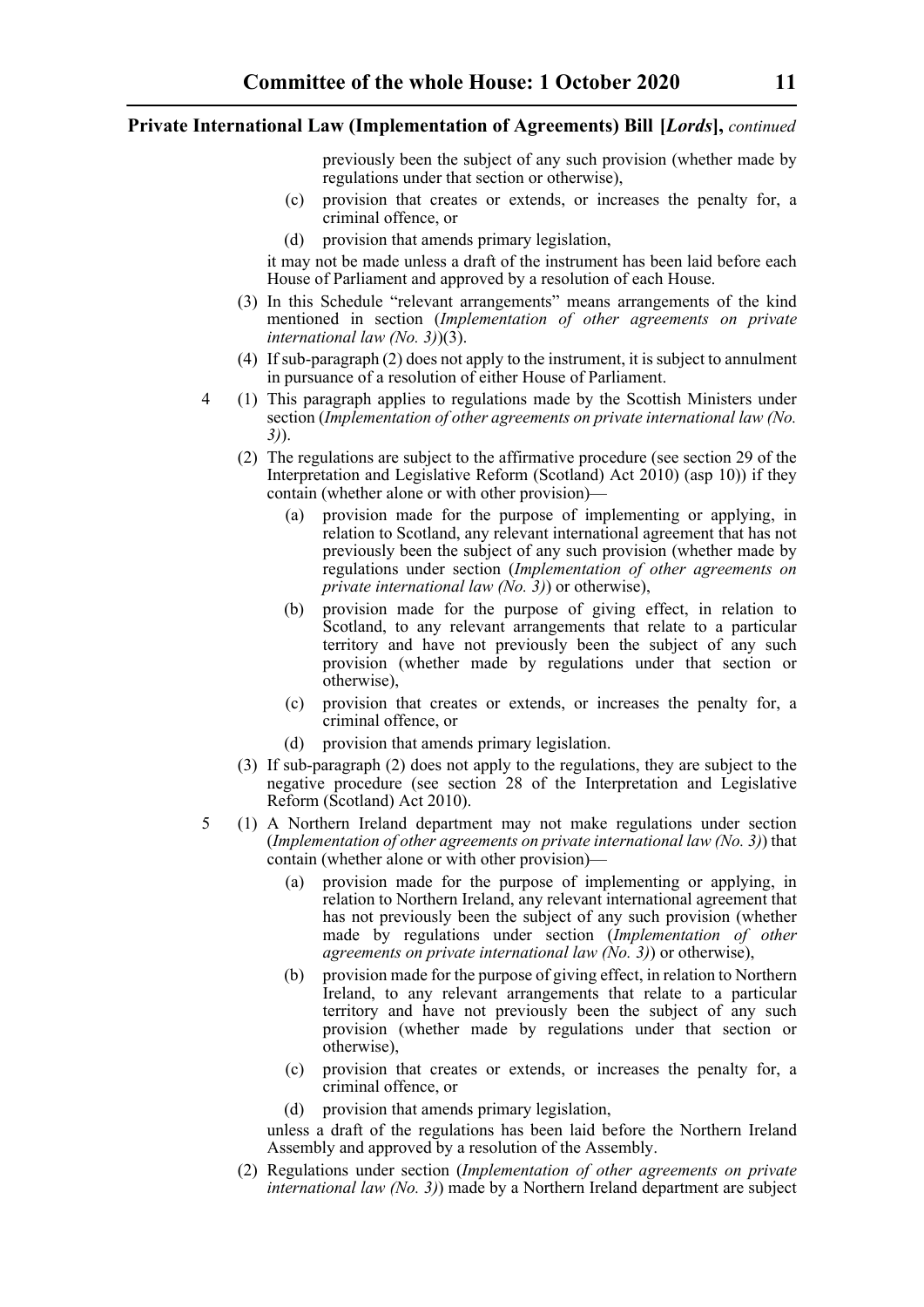to negative resolution, within the meaning of section 41(6) of the Interpretation Act (Northern Ireland) 1954, if a draft of the regulations was not required to be laid before the Northern Ireland Assembly and approved by a resolution of the Assembly.

(3) Section 41(3) of that Act applies for the purposes of sub-paragraph (1) in relation to the laying of a draft as it applies in relation to the laying of a statutory document under an enactment.

#### *Interpretation*

6 In this Schedule—

"amend" includes repeal or revoke;

"primary legislation" means any provision of—

- (a) an Act of Parliament,
- (b) an Act of the Scottish Parliament,
- (c) an Act or Measure of Senedd Cymru, or
- (d) Northern Ireland legislation;

"relevant arrangements" has the meaning given in paragraph 3(3);

"relevant international agreement" has the same meaning as in section

(*Implementation of other agreements on private international law (No. 3)*)."

# *Member's explanatory statement*

*This new schedule makes further provision about regulations made under NC5.*

Mr Jonathan Djanogly Sir Robert Neill

To move the following Schedule—

**NS1**

# "SCHEDULE 4A

# SCHEDULE TO BE INSERTED AS SCHEDULE 3H TO THE CIVIL JURISDICTION AND JUDGMENTS ACT 1982

#### "SCHEDULE 3H

#### TEXT OF THE 2007 LUGANO CONVENTION

# CONVENTION ON JURISDICTION AND THE RECOGNITION AND ENFORCEMENT OF JUDGMENTS IN CIVIL AND COMMERCIAL MATTERS

# *(Concluded on 30 October 2007)*

The High Contracting Parties to this Convention,

Determined to strengthen in their territories the legal protection of persons therein established,

Considering that it is necessary for this purpose to determine the international jurisdiction of the courts, to facilitate recognition, and to introduce an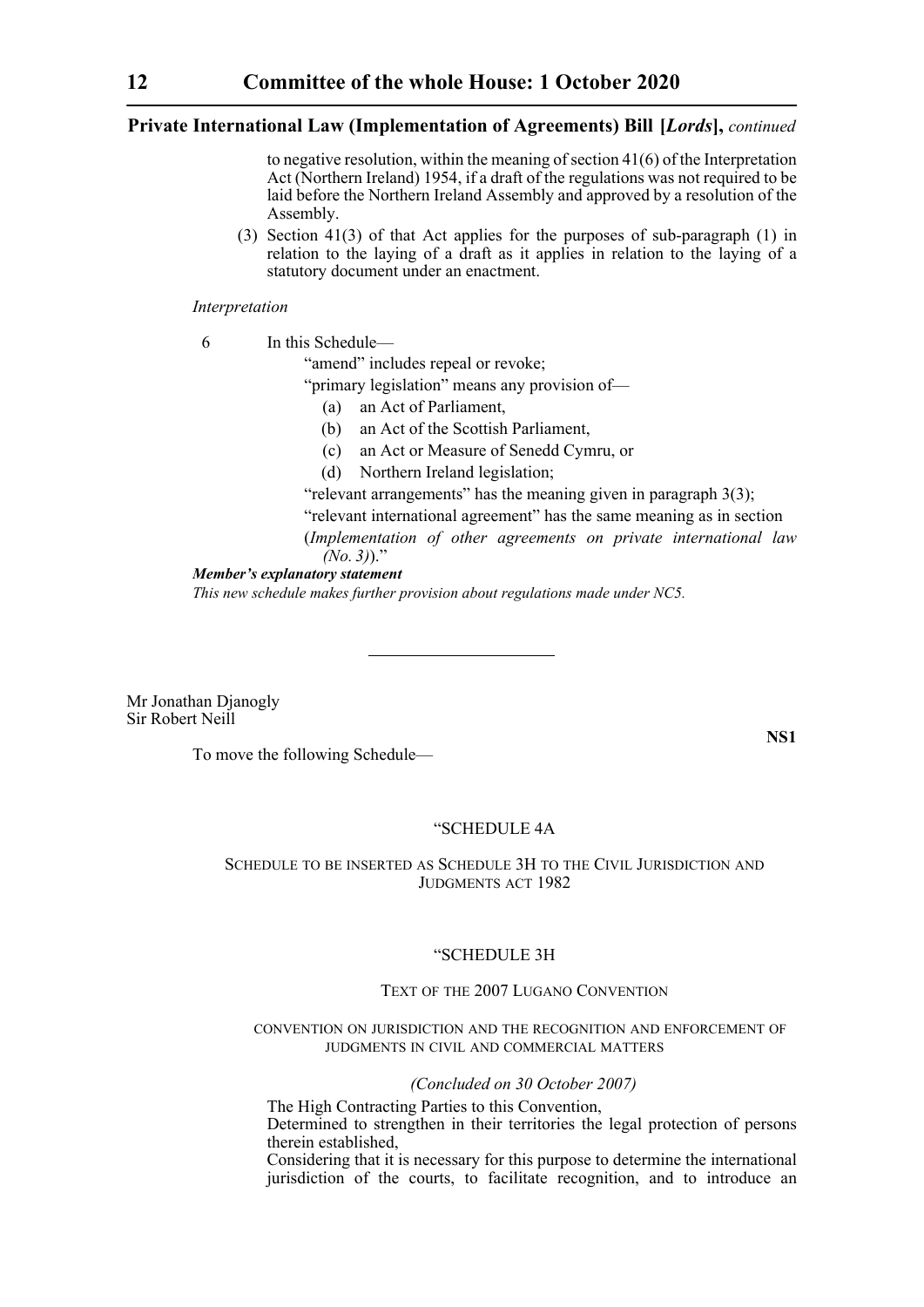expeditious procedure for securing the enforcement of judgments, authentic instruments and court settlements,

Aware of the links between them, which have been sanctioned in the economic field by the free trade agreements concluded between the European Community and certain States members of the European Free Trade Association,

 the Brussels Convention of 27 September 1968 on jurisdiction and the enforcement of judgments in civil and commercial matters, as amended by the Accession Conventions under the successive enlargements of the European Union,

 the Lugano Convention of 16 September 1988 on jurisdiction and the enforcement of judgments in civil and commercial matters, which extends the application of the rules of the 1968 Brussels Convention to certain States members of the European Free Trade Association,

 Council Regulation (EC) No 44/2001 of 22 December 2000 on jurisdiction and the recognition and enforcement of judgments in civil and commercial matters, which has replaced the abovementioned Brussels Convention,

 the Agreement between the European Community and the Kingdom of Denmark on jurisdiction and the recognition and enforcement of judgments in civil and commercial matters, signed at Brussels on 19 October 2005,

Persuaded that the extension of the principles laid down in Regulation (EC) No 44/2001 to the Contracting Parties to this instrument will strengthen legal and economic cooperation,

Desiring to ensure as uniform an interpretation as possible of this instrument, Have in this spirit decided to conclude this Convention, and have agreed as follows—

#### TITLE I

# **SCOPE**

- (1) This Convention shall apply in civil and commercial matters whatever the nature of the court or tribunal. It shall not extend, in particular, to revenue, customs or administrative matters.
- (2) The Convention shall not apply to—
	- (a) the status or legal capacity of natural persons, rights in property arising out of a matrimonial relationship, wills and succession;
	- (b) bankruptcy, proceedings relating to the winding-up of insolvent companies or other legal persons, judicial arrangements, compositions and analogous proceedings;
	- (c) social security;
	- (d) arbitration.
- (3) In this Convention, the term 'State bound by this Convention' shall mean any State that is a Contracting Party to this Convention or a Member State of the European Community. It may also mean the European Community.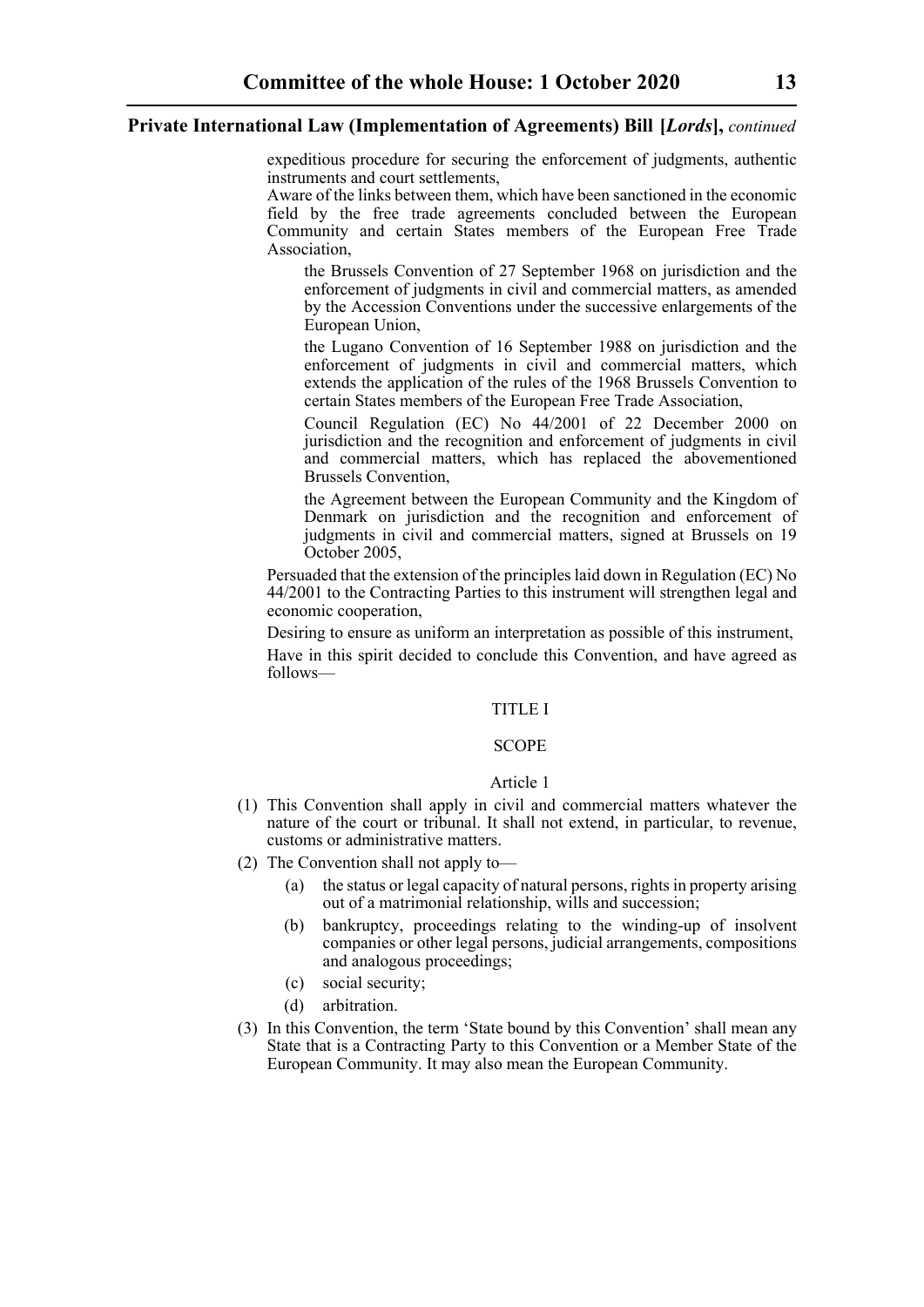#### TITLE II

# **JURISDICTION**

#### SECTION 1

#### *General provision*

#### Article 2

- (1) Subject to the provisions of this Convention, persons domiciled in a State bound by this Convention shall, whatever their nationality, be sued in the courts of that State.
- (2) Persons who are not nationals of the State bound by this Convention in which they are domiciled shall be governed by the rules of jurisdiction applicable to nationals of that State.

#### Article 3

- (1) Persons domiciled in a State bound by this Convention may be sued in the courts of another State bound by this Convention only by virtue of the rules set out in Sections 2 to 7 of this Title.
- (2) In particular the rules of national jurisdiction set out in Annex I shall not be applicable as against them.

#### Article 4

- (1) If the defendant is not domiciled in a State bound by this Convention, the jurisdiction of the courts of each State bound by this Convention shall, subject to the provisions of Articles 22 and 23, be determined by the law of that State.
- (2) As against such a defendant, any person domiciled in a State bound by this Convention may, whatever his nationality, avail himself in that State of the rules of jurisdiction there in force, and in particular those specified in Annex I, in the same way as the nationals of that State.

# SECTION 2

#### *Special jurisdiction*

#### Article 5

A person domiciled in a State bound by this Convention may, in another State bound by this Convention, be sued—

(1) (a) in matters relating to a contract, in the courts for the place of performance of the obligation in question;

(b) for the purpose of this provision and unless otherwise agreed, the place of performance of the obligation in question shall be—

in the case of the sale of goods, the place in a State bound by this Convention where, under the contract, the goods were delivered or should have been delivered;

in the case of the provision of services, the place in a State bound by this Convention where, under the contract, the services were provided or should have been provided;

- (c) if (b) does not apply then subparagraph (a) applies;
- (2) in matters relating to maintenance—
	- (a) in the courts for the place where the maintenance creditor is domiciled or habitually resident; or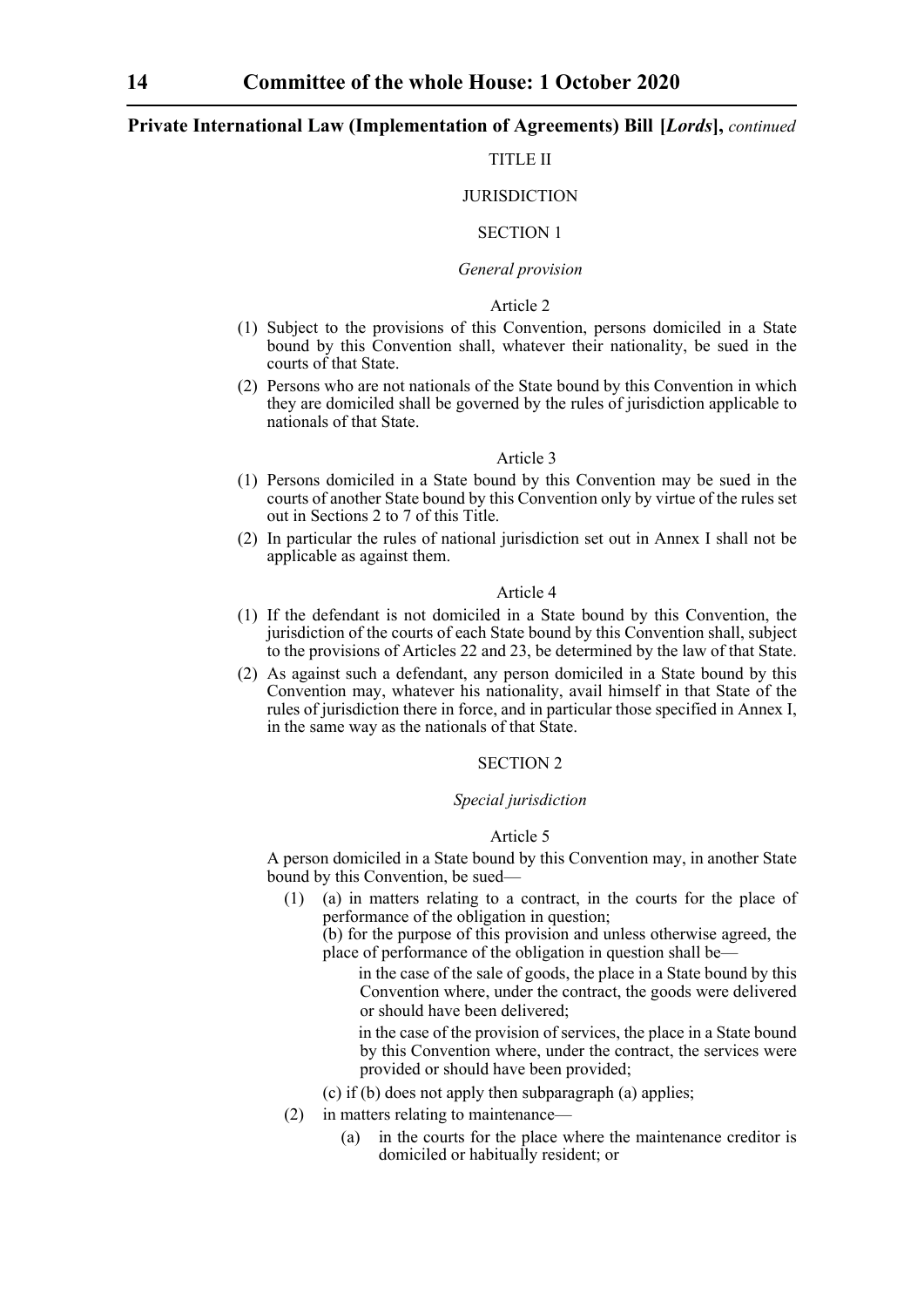- (b) in the court which, according to its own law, has jurisdiction to entertain proceedings concerning the status of a person if the matter relating to maintenance is ancillary to those proceedings, unless that jurisdiction is based solely on the nationality of one of the parties; or
- (c) in the court which, according to its own law, has jurisdiction to entertain proceedings concerning parental responsibility, if the matter relating to maintenance is ancillary to those proceedings, unless that jurisdiction is based solely on the nationality of one of the parties.
- (3) in matters relating to tort, delict or quasi-delict, in the courts for the place where the harmful event occurred or may occur;
- (4) as regards a civil claim for damages or restitution which is based on an act giving rise to criminal proceedings, in the court seized of those proceedings, to the extent that that court has jurisdiction under its own law to entertain civil proceedings;
- (5) as regards a dispute arising out of the operations of a branch, agency or other establishment, in the courts for the place in which the branch, agency or other establishment is situated;
- (6) as settlor, trustee or beneficiary of a trust created by the operation of a statute, or by a written instrument, or created orally and evidenced in writing, in the courts of the State bound by this Convention in which the trust is domiciled;
- (7) as regards a dispute concerning the payment of remuneration claimed in respect of the salvage of a cargo or freight, in the court under the authority of which the cargo or freight in question—
	- (a) has been arrested to secure such payment; or
	- (b) could have been so arrested, but bail or other security has been given;

provided that this provision shall apply only if it is claimed that the defendant has an interest in the cargo or freight or had such an interest at the time of salvage.

# Article 6

A person domiciled in a State bound by this Convention may also be sued—

- (1) where he is one of a number of defendants, in the courts for the place where any one of them is domiciled, provided the claims are so closely connected that it is expedient to hear and determine them together to avoid the risk of irreconcilable judgments resulting from separate proceedings;
- (2) as a third party in an action on a warranty or guarantee, or in any other third party proceedings, in the court seized of the original proceedings, unless these were instituted solely with the object of removing him from the jurisdiction of the court which would be competent in his case;
- (3) on a counter-claim arising from the same contract or facts on which the original claim was based, in the court in which the original claim is pending;
- (4) in matters relating to a contract, if the action may be combined with an action against the same defendant in matters relating to rights in rem in immovable property, in the court of the State bound by this Convention in which the property is situated.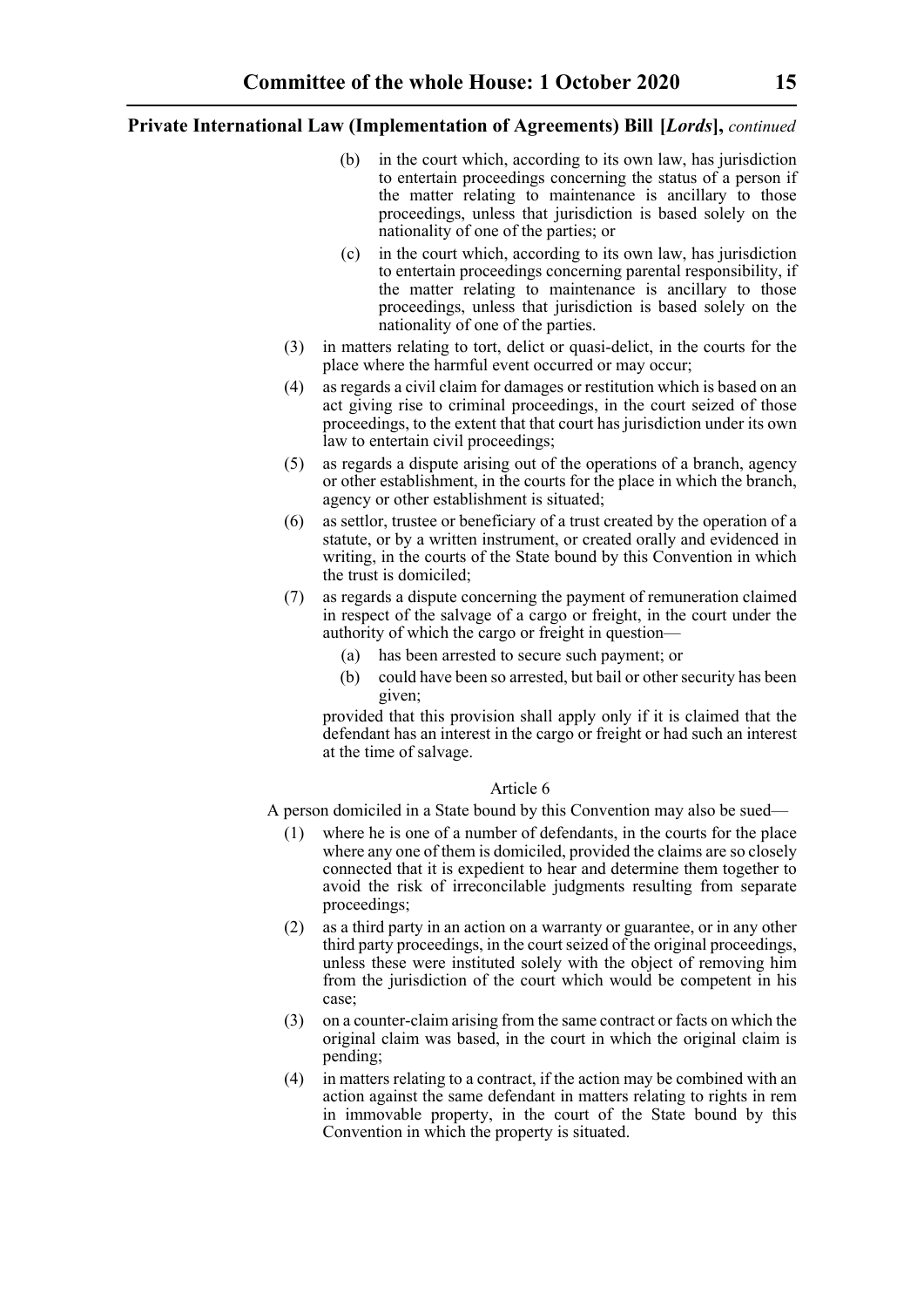#### Article 7

Where by virtue of this Convention a court of a State bound by this Convention has jurisdiction in actions relating to liability from the use or operation of a ship, that court, or any other court substituted for this purpose by the internal law of that State, shall also have jurisdiction over claims for limitation of such liability.

#### SECTION 3

#### *Jurisdiction in matters relating to insurance*

# Article 8

In matters relating to insurance, jurisdiction shall be determined by this Section, without prejudice to Articles 4 and 5(5).

#### Article 9

- (1) An insurer domiciled in a State bound by this Convention may be sued—
	- (a) in the courts of the State where he is domiciled; or
	- (b) in another State bound by this Convention, in the case of actions brought by the policyholder, the insured or a beneficiary, in the courts for the place where the plaintiff is domiciled; or
	- (c) if he is a co-insurer, in the courts of a State bound by this Convention in which proceedings are brought against the leading insurer.
- (2) An insurer who is not domiciled in a State bound by this Convention but has a branch, agency or other establishment in one of the States bound by this Convention shall, in disputes arising out of the operations of the branch, agency or establishment, be deemed to be domiciled in that State.

#### Article 10

In respect of liability insurance or insurance of immovable property, the insurer may in addition be sued in the courts for the place where the harmful event occurred. The same applies if movable and immovable property are covered by the same insurance policy and both are adversely affected by the same contingency.

# Article 11

- (1) In respect of liability insurance, the insurer may also, if the law of the court permits it, be joined in proceedings which the injured party has brought against the insured.
- (2) Articles 8, 9 and 10 shall apply to actions brought by the injured party directly against the insurer, where such direct actions are permitted.
- (3) If the law governing such direct actions provides that the policyholder or the insured may be joined as a party to the action, the same court shall have jurisdiction over them.

- (1) Without prejudice to Article 11(3), an insurer may bring proceedings only in the courts of the State bound by this Convention in which the defendant is domiciled, irrespective of whether he is the policyholder, the insured or a beneficiary.
- (2) The provisions of this Section shall not affect the right to bring a counter-claim in the court in which, in accordance with this Section, the original claim is pending.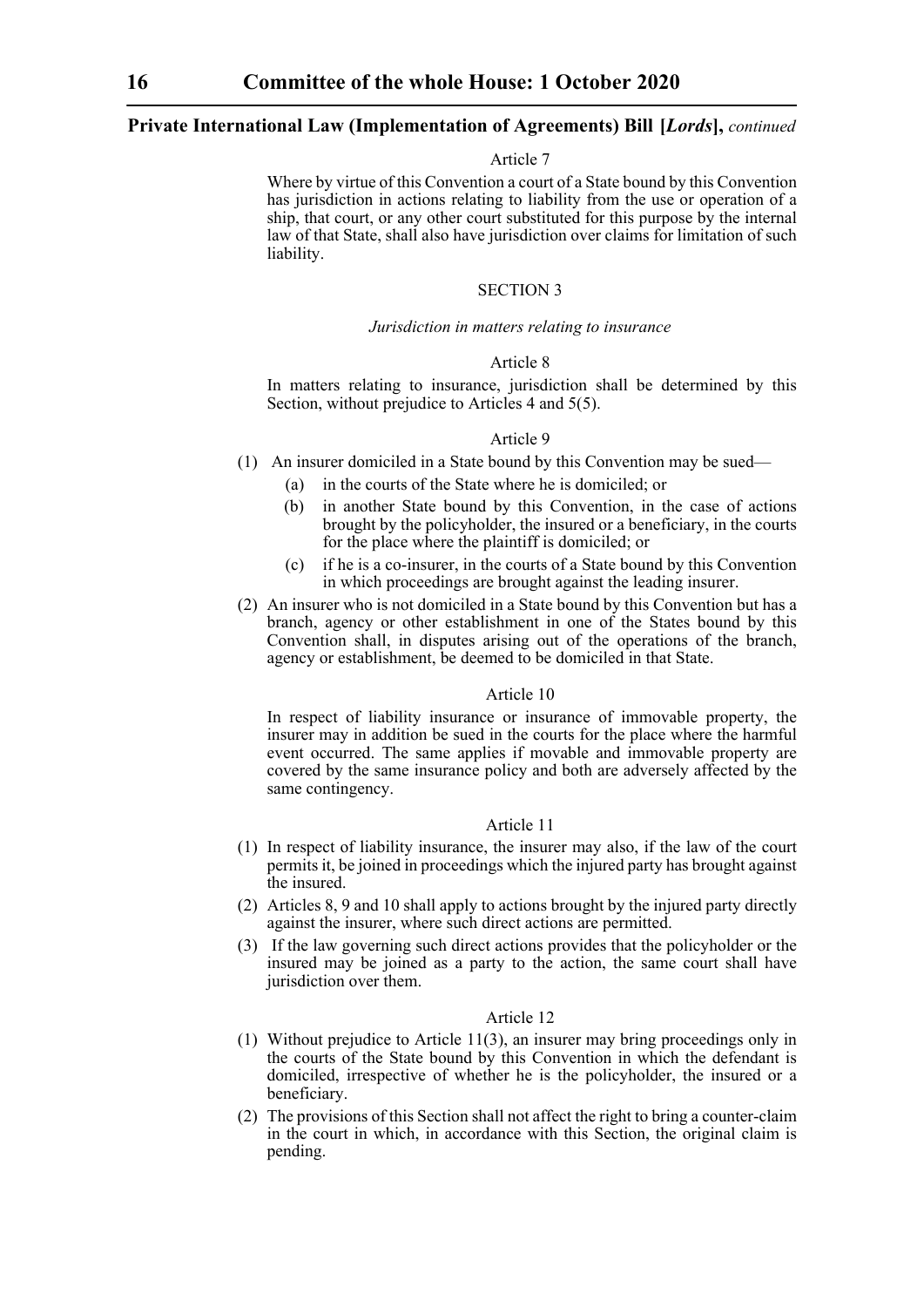#### Article 13

The provisions of this Section may be departed from only by an agreement—

- (1) which is entered into after the dispute has arisen; or
- (2) which allows the policyholder, the insured or a beneficiary to bring proceedings in courts other than those indicated in this Section; or
- (3) which is concluded between a policyholder and an insurer, both of whom are at the time of conclusion of the contract domiciled or habitually resident in the same State bound by this Convention, and which has the effect of conferring jurisdiction on the courts of that State even if the harmful event were to occur abroad, provided that such an agreement is not contrary to the law of that State; or
- (4) which is concluded with a policyholder who is not domiciled in a State bound by this Convention, except insofar as the insurance is compulsory or relates to immovable property in a State bound by this Convention; or
- (5) which relates to a contract of insurance insofar as it covers one or more of the risks set out in Article 14.

# Article 14

The following are the risks referred to in Article 13(5)—

- (1) any loss of or damage to—
	- (a) seagoing ships, installations situated offshore or on the high seas, or aircraft, arising from perils which relate to their use for commercial purposes;
	- (b) goods in transit, other than passengers' baggage, where the transit consists of or includes carriage by such ships or aircraft;
- (2) any liability, other than for bodily injury to passengers or loss of or damage to their baggage—
	- (a) arising out of the use or operation of ships, installations or aircraft as referred to in point 1(a) insofar as, in respect of the latter, the law of the State bound by this Convention in which such aircraft are registered does not prohibit agreements on jurisdiction regarding insurance of such risks;
	- (b) for loss or damage caused by goods in transit as described in point 1(b);
- (3) any financial loss connected with the use or operation of ships, installations or aircraft as referred to in point 1(a), in particular loss of freight or charter-hire;
- (4) any risk or interest connected with any of those referred to in points 1 to 3;
- (5) notwithstanding points 1 to 4, all large risks.

# SECTION 4

#### *Jurisdiction over consumer contracts*

- (1) In matters relating to a contract concluded by a person, the consumer, for a purpose which can be regarded as being outside his trade or profession, jurisdiction shall be determined by this Section, without prejudice to Articles 4 and 5(5), if:
	- (a) it is a contract for the sale of goods on instalment credit terms; or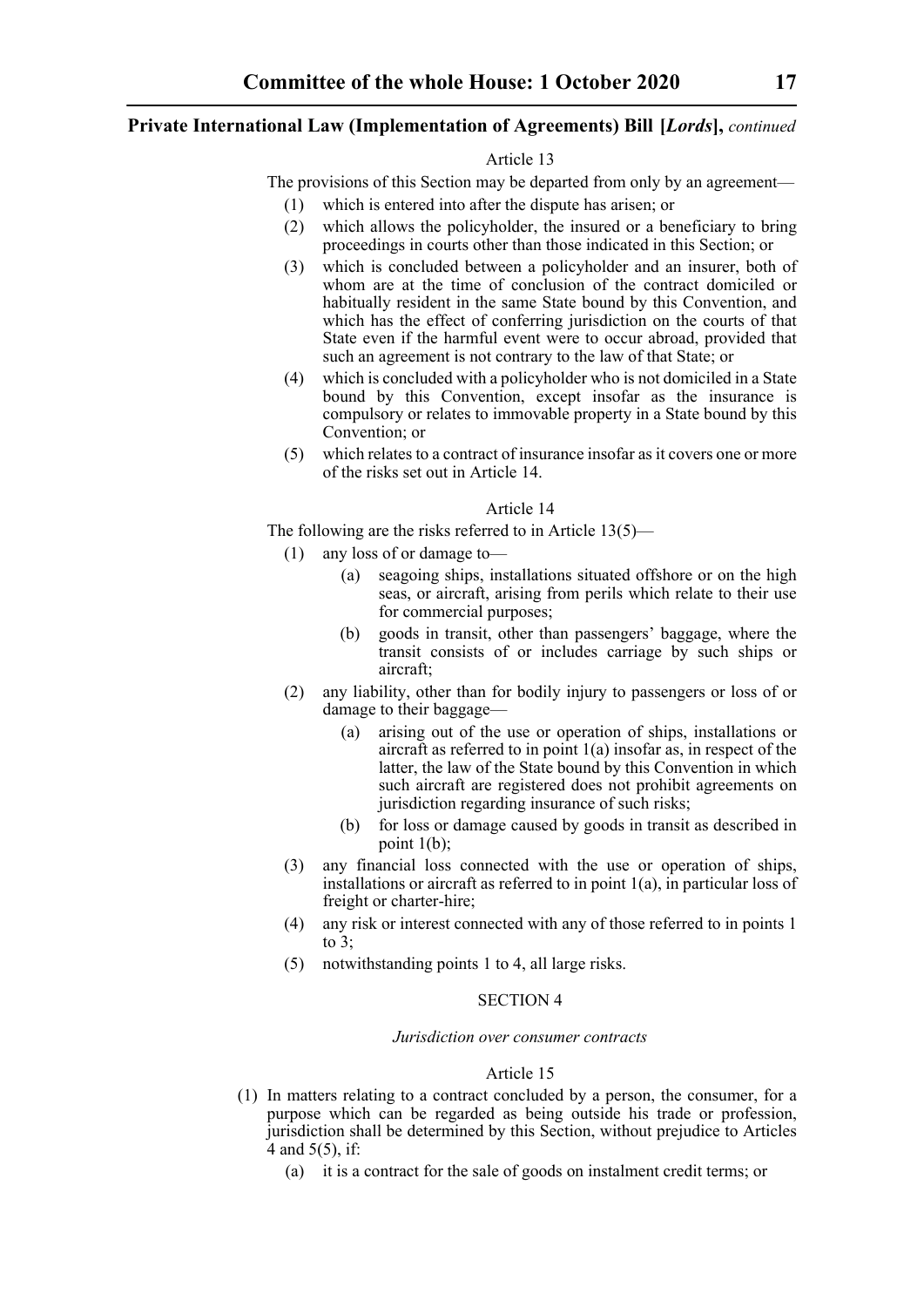- (b) it is a contract for a loan repayable by instalments, or for any other form of credit, made to finance the sale of goods; or
- (c) in all other cases, the contract has been concluded with a person who pursues commercial or professional activities in the State bound by this Convention of the consumer's domicile or, by any means, directs such activities to that State or to several States including that State, and the contract falls within the scope of such activities.
- (2) Where a consumer enters into a contract with a party who is not domiciled in the State bound by this Convention but has a branch, agency or other establishment in one of the States bound by this Convention, that party shall, in disputes arising out of the operations of the branch, agency or establishment, be deemed to be domiciled in that State.
- (3) This section shall not apply to a contract of transport other than a contract which, for an inclusive price, provides for a combination of travel and accommodation.

#### Article 16

- (1) A consumer may bring proceedings against the other party to a contract either in the courts of the State bound by this Convention in which that party is domiciled or in the courts for the place where the consumer is domiciled.
- (2) Proceedings may be brought against a consumer by the other party to the contract only in the courts of the State bound by this Convention in which the consumer is domiciled.
- (3) This Article shall not affect the right to bring a counter-claim in the court in which, in accordance with this Section, the original claim is pending.

# Article 17

The provisions of this Section may be departed from only by an agreement—

- (1) which is entered into after the dispute has arisen; or
- (2) which allows the consumer to bring proceedings in courts other than those indicated in this Section; or
- (3) which is entered into by the consumer and the other party to the contract, both of whom are at the time of conclusion of the contract domiciled or habitually resident in the same State bound by this Convention, and which confers jurisdiction on the courts of that State, provided that such an agreement is not contrary to the law of that State.

# SECTION 5

#### *Jurisdiction over individual contracts of employment*

#### Article 18

- (1) In matters relating to individual contracts of employment, jurisdiction shall be determined by this Section, without prejudice to Articles 4 and 5(5).
- (2) Where an employee enters into an individual contract of employment with an employer who is not domiciled in a State bound by this Convention but has a branch, agency or other establishment in one of the States bound by this Convention, the employer shall, in disputes arising out of the operations of the branch, agency or establishment, be deemed to be domiciled in that State.

#### Article 19

An employer domiciled in a State bound by this Convention may be sued—

- (1) in the courts of the State where he is domiciled; or
- (2) in another State bound by this Convention—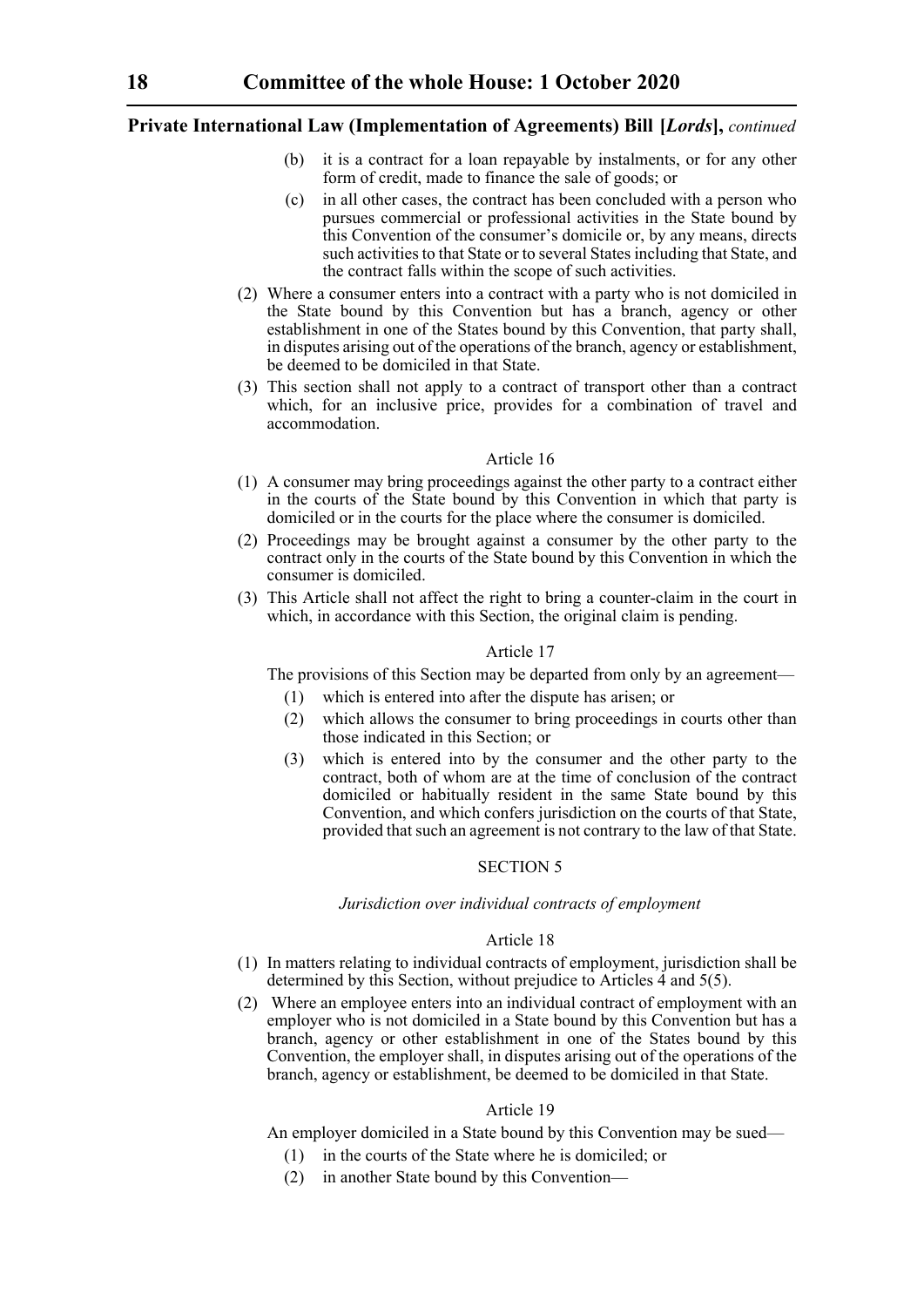- (a) in the courts for the place where the employee habitually carries out his work or in the courts for the last place where he did so; or
- (b) if the employee does not or did not habitually carry out his work in any one country, in the courts for the place where the business which engaged the employee is or was situated.

#### Article 20

- (1) An employer may bring proceedings only in the courts of the State bound by this Convention in which the employee is domiciled.
- (2) The provisions of this Section shall not affect the right to bring a counter-claim in the court in which, in accordance with this Section, the original claim is pending.

# Article 21

The provisions of this Section may be departed from only by an agreement on jurisdiction—

- (1) which is entered into after the dispute has arisen; or
- (2) which allows the employee to bring proceedings in courts other than those indicated in this Section.

# SECTION 6

# *Exclusive jurisdiction*

#### Article 22

The following courts shall have exclusive jurisdiction, regardless of domicile—

- (1) in proceedings which have as their object rights in rem in immovable property or tenancies of immovable property, the courts of the State bound by this Convention in which the property is situated.
	- (a) However, in proceedings which have as their object tenancies of immovable property concluded for temporary private use for a maximum period of six consecutive months, the courts of the State bound by this Convention in which the defendant is domiciled shall also have jurisdiction, provided that the tenant is a natural person and that the landlord and the tenant are domiciled in the same State bound by this Convention;
- (2) in proceedings which have as their object the validity of the constitution, the nullity or the dissolution of companies or other legal persons or associations of natural or legal persons, or of the validity of the decisions of their organs, the courts of the State bound by this Convention in which the company, legal person or association has its seat. In order to determine that seat, the court shall apply its rules of private international law;
- (3) in proceedings which have as their object the validity of entries in public registers, the courts of the State bound by this Convention in which the register is kept;
- (4) in proceedings concerned with the registration or validity of patents, trade marks, designs, or other similar rights required to be deposited or registered, irrespective of whether the issue is raised by way of an action or as a defence, the courts of the State bound by this Convention in which the deposit or registration has been applied for, has taken place or is, under the terms of a Community instrument or an international convention, deemed to have taken place.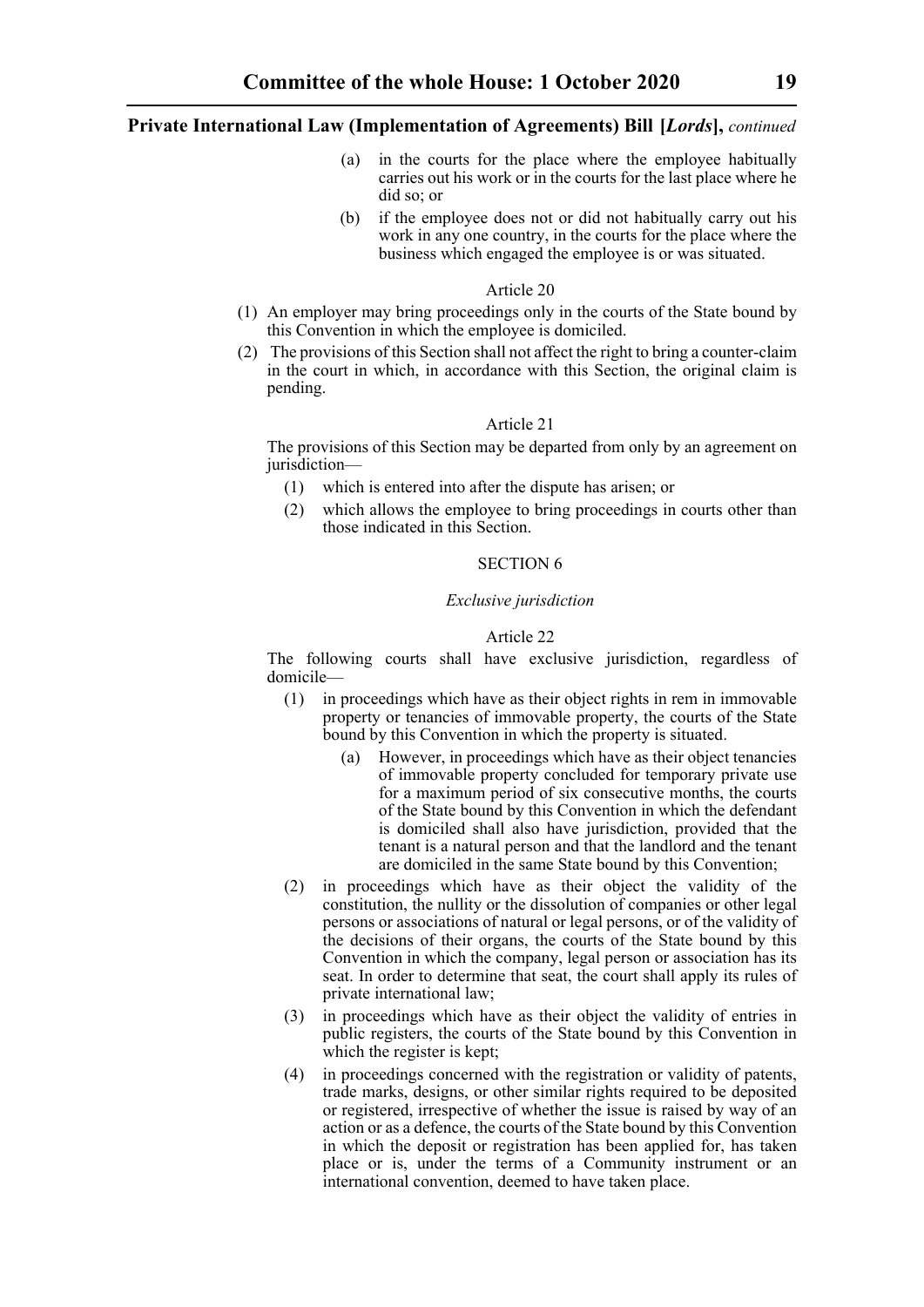(5) in proceedings concerned with the enforcement of judgments, the courts of the State bound by this Convention in which the judgment has been or is to be enforced.

# SECTION 7

#### *Prorogation of jurisdiction*

#### Article 23

- (1) If the parties, one or more of whom is domiciled in a State bound by this Convention, have agreed that a court or the courts of a State bound by this Convention are to have jurisdiction to settle any disputes which have arisen or which may arise in connection with a particular legal relationship, that court or those courts shall have jurisdiction. Such jurisdiction shall be exclusive unless the parties have agreed otherwise. Such an agreement conferring jurisdiction shall be either—
	- (a) in writing or evidenced in writing; or
	- (b) in a form which accords with practices which the parties have established between themselves; or
	- (c) in international trade or commerce, in a form which accords with a usage of which the parties are or ought to have been aware and which in such trade or commerce is widely known to, and regularly observed by, parties to contracts of the type involved in the particular trade or commerce concerned.
- (2) Any communication by electronic means which provides a durable record of the agreement shall be equivalent to "writing".
- (3) Where such an agreement is concluded by parties, none of whom is domiciled in a State bound by this Convention, the courts of other States bound by this Convention shall have no jurisdiction over their disputes unless the court or courts chosen have declined jurisdiction.
- (4) The court or courts of a State bound by this Convention on which a trust instrument has conferred jurisdiction shall have exclusive jurisdiction in any proceedings brought against a settlor, trustee or beneficiary, if relations between these persons or their rights or obligations under the trust are involved.
- (5) Agreements or provisions of a trust instrument conferring jurisdiction shall have no legal force if they are contrary to the provisions of Articles 13, 17 or 21, or if the courts whose jurisdiction they purport to exclude have exclusive jurisdiction by virtue of Article 22.

#### Article 24

Apart from jurisdiction derived from other provisions of this Convention, a court of a State bound by this Convention before which a defendant enters an appearance shall have jurisdiction. This rule shall not apply where appearance was entered to contest the jurisdiction, or where another court has exclusive jurisdiction by virtue of Article 22.

# SECTION 8

#### *Examination as to jurisdiction and admissibility*

#### Article 25

Where a court of a State bound by this Convention is seized of a claim which is principally concerned with a matter over which the courts of another State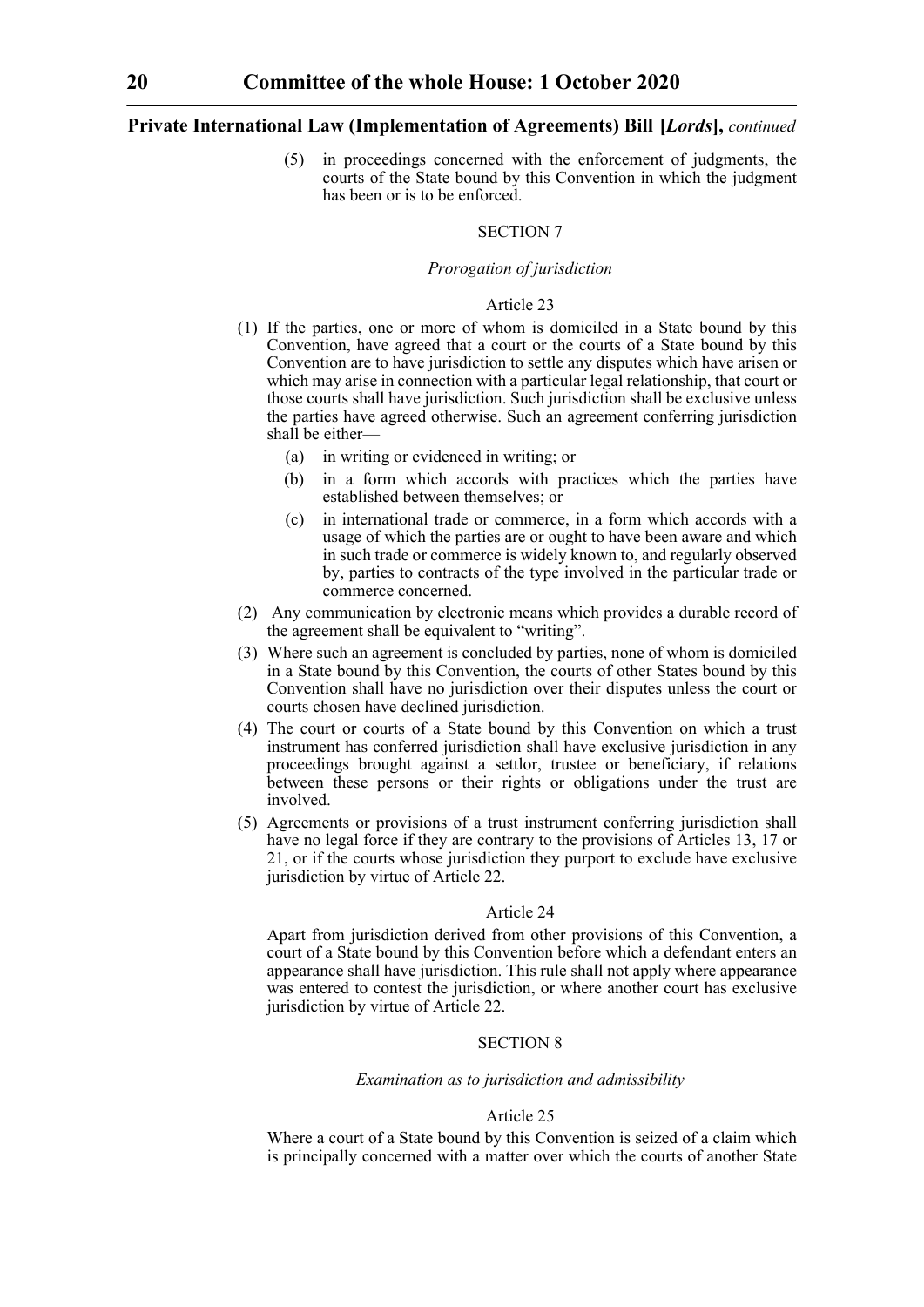bound by this Convention have exclusive jurisdiction by virtue of Article 22, it shall declare of its own motion that it has no jurisdiction.

#### Article 26

- (1) Where a defendant domiciled in one State bound by this Convention is sued in a court of another State bound by this Convention and does not enter an appearance, the court shall declare of its own motion that it has no jurisdiction unless its jurisdiction is derived from the provisions of this Convention.
- (2) The court shall stay the proceedings so long as it is not shown that the defendant has been able to receive the document instituting the proceedings or an equivalent document in sufficient time to enable him to arrange for his defence, or that all necessary steps have been taken to this end.
- (3) Instead of the provisions of paragraph 2, Article 15 of the Hague Convention of 15 November 1965 on the Service Abroad of Judicial and Extrajudicial Documents in Civil and Commercial matters shall apply if the document instituting the proceedings or an equivalent document had to be transmitted pursuant to that Convention.
- (4) Member States of the European Community bound by Council Regulation (EC) No 1348/2000 of 29 May 2000 or by the Agreement between the European Community and the Kingdom of Denmark on the service of judicial and extrajudicial documents in civil or commercial matters, signed at Brussels on 19 October 2005, shall apply in their mutual relations the provision in Article 19 of that Regulation if the document instituting the proceedings or an equivalent document had to be transmitted pursuant to that Regulation or that Agreement.

#### SECTION 9

# *Lis pendens — related actions*

#### Article 27

- (1) Where proceedings involving the same cause of action and between the same parties are brought in the courts of different States bound by this Convention, any court other than the court first seized shall of its own motion stay its proceedings until such time as the jurisdiction of the court first seized is established.
- (2) Where the jurisdiction of the court first seized is established, any court other than the court first seized shall decline jurisdiction in favour of that court.

- (1) Where related actions are pending in the courts of different States bound by this Convention, any court other than the court first seized may stay its proceedings.
- (2) Where these actions are pending at first instance, any court other than the court first seized may also, on the application of one of the parties, decline jurisdiction if the court first seized has jurisdiction over the actions in question and its law permits the consolidation thereof.
- (3) For the purposes of this Article, actions are deemed to be related where they are so closely connected that it is expedient to hear and determine them together to avoid the risk of irreconcilable judgments resulting from separate proceedings.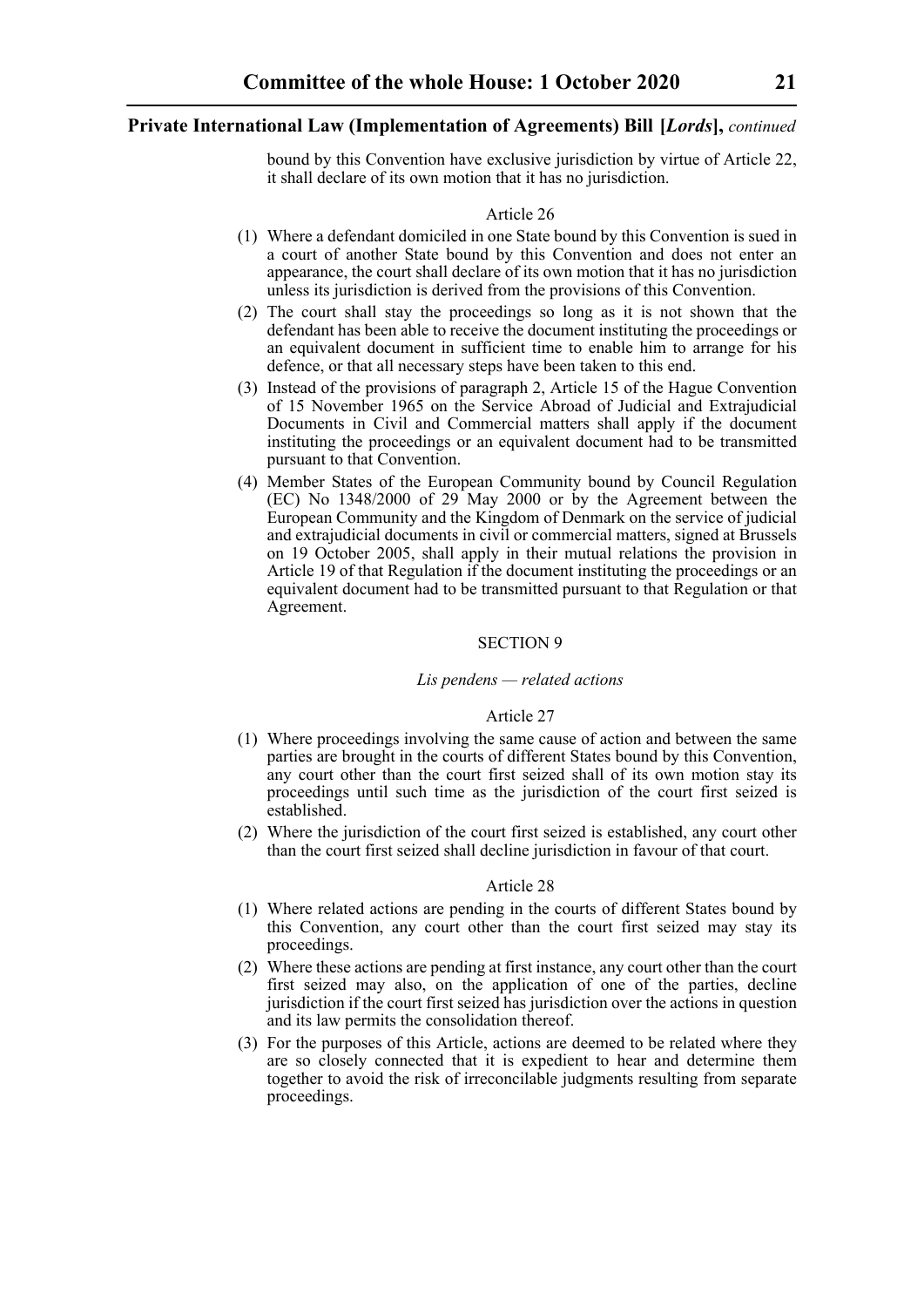#### Article 29

Where actions come within the exclusive jurisdiction of several courts, any court other than the court first seized shall decline jurisdiction in favour of that court.

#### Article 30

For the purposes of this Section, a court shall be deemed to be seized—

- (1) at the time when the document instituting the proceedings or an equivalent document is lodged with the court, provided that the plaintiff has not subsequently failed to take the steps he was required to take to have service effected on the defendant; or
- (2) if the document has to be served before being lodged with the court at the time when it is received by the authority responsible for service, provided that the plaintiff has not subsequently failed to take the steps he was required to take to have the document lodged with the court.

#### SECTION 10

#### *Provisional, including protective, measures*

#### Article 31

Application may be made to the courts of a State bound by this Convention for such provisional, including protective, measures as may be available under the law of that State, even if, under this Convention, the courts of another State bound by this Convention have jurisdiction as to the substance of the matter.

#### TITLE III

#### RECOGNITION AND ENFORCEMENT

#### Article 32

For the purposes of this Convention, 'judgment' means any judgment given by a court or tribunal of a State bound by this Convention, whatever the judgment may be called, including a decree, order, decision or writ of execution, as well as the determination of costs or expenses by an officer of the court.

#### SECTION 1

#### *Recognition*

- (1) A judgment given in a State bound by this Convention shall be recognised in the other States bound by this Convention without any special procedure being required.
- (2) Any interested party who raises the recognition of a judgment as the principal issue in a dispute may, in accordance with the procedures provided for in Sections 2 and 3 of this Title, apply for a decision that the judgment be recognised.
- (3) If the outcome of proceedings in a court of a State bound by this Convention depends on the determination of an incidental question of recognition that court shall have jurisdiction over that question.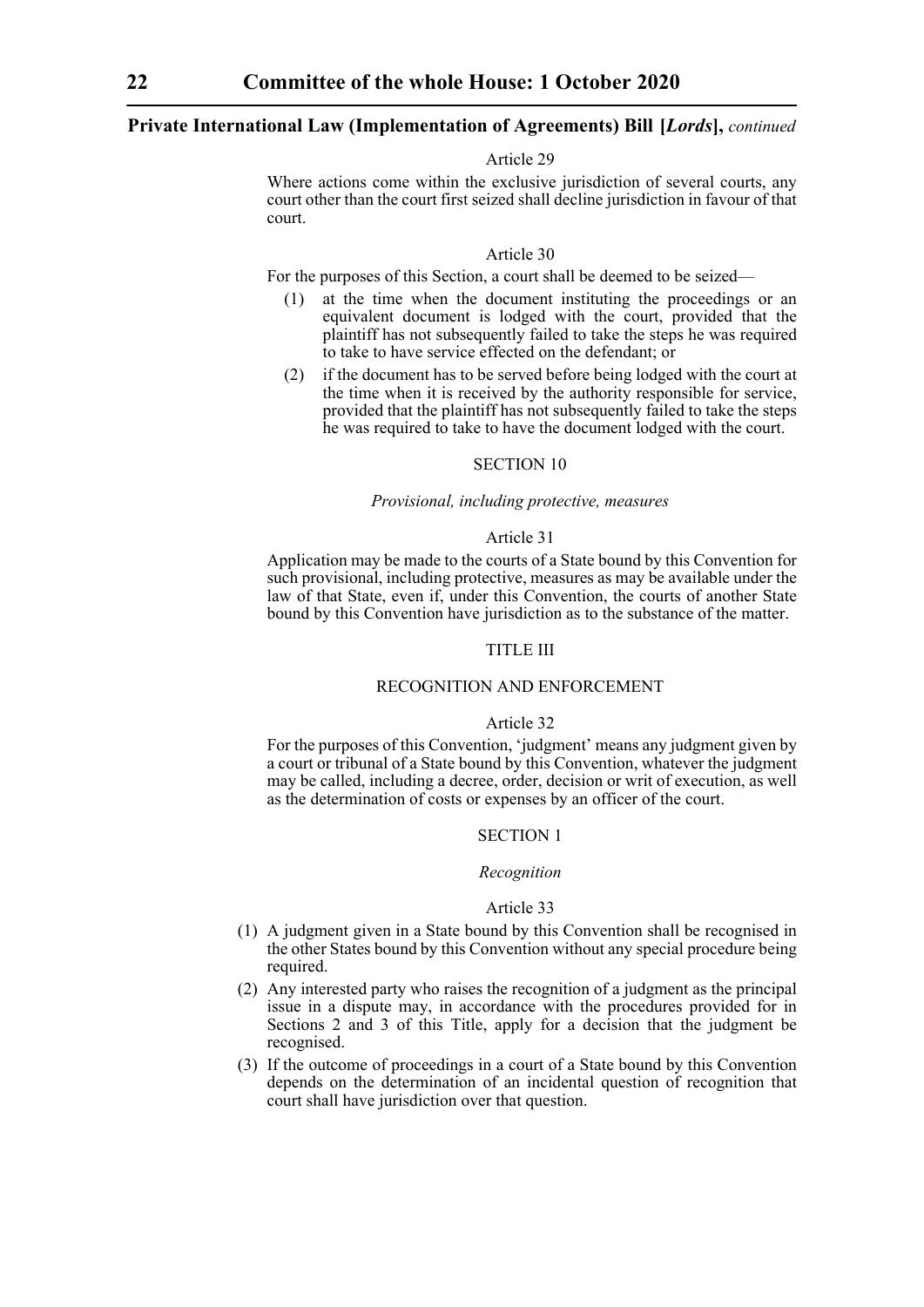#### Article 34

A judgment shall not be recognised—

- (1) if such recognition is manifestly contrary to public policy in the State in which recognition is sought;
- (2) where it was given in default of appearance, if the defendant was not served with the document which instituted the proceedings or with an equivalent document in sufficient time and in such a way as to enable him to arrange for his defence, unless the defendant failed to commence proceedings to challenge the judgment when it was possible for him to do so;
- (3) if it is irreconcilable with a judgment given in a dispute between the same parties in the State in which recognition is sought;
- (4) if it is irreconcilable with an earlier judgment given in another State bound by this Convention or in a third State involving the same cause of action and between the same parties, provided that the earlier judgment fulfils the conditions necessary for its recognition in the State addressed.

#### Article 35

- (1) Moreover, a judgment shall not be recognised if it conflicts with Sections 3, 4 or 6 of Title II, or in a case provided for in Article 68. A judgment may furthermore be refused recognition in any case provided for in Article 64(3) or 67(4).
- (2) In its examination of the grounds of jurisdiction referred to in the foregoing paragraph, the court or authority applied to shall be bound by the findings of fact on which the court of the State of origin based its jurisdiction.
- (3) Subject to the provisions of paragraph 1, the jurisdiction of the court of the State of origin may not be reviewed. The test of public policy referred to in Article 34(1) may not be applied to the rules relating to jurisdiction.

# Article 36

Under no circumstances may a foreign judgment be reviewed as to its substance.

# Article 37

- (1) A court of a State bound by this Convention in which recognition is sought of a judgment given in another State bound by this Convention may stay the proceedings if an ordinary appeal against the judgment has been lodged.
- (2) A court of a State bound by this Convention in which recognition is sought of a judgment given in Ireland or the United Kingdom may stay the proceedings if enforcement is suspended in the State of origin, by reason of an appeal.

# SECTION 2

#### *Enforcement*

- (1) A judgment given in a State bound by this Convention and enforceable in that State shall be enforced in another State bound by this Convention when, on the application of any interested party, it has been declared enforceable there.
- (2) However, in the United Kingdom, such a judgment shall be enforced in England and Wales, in Scotland, or in Northern Ireland when, on the application of any interested party, it has been registered for enforcement in that part of the United Kingdom.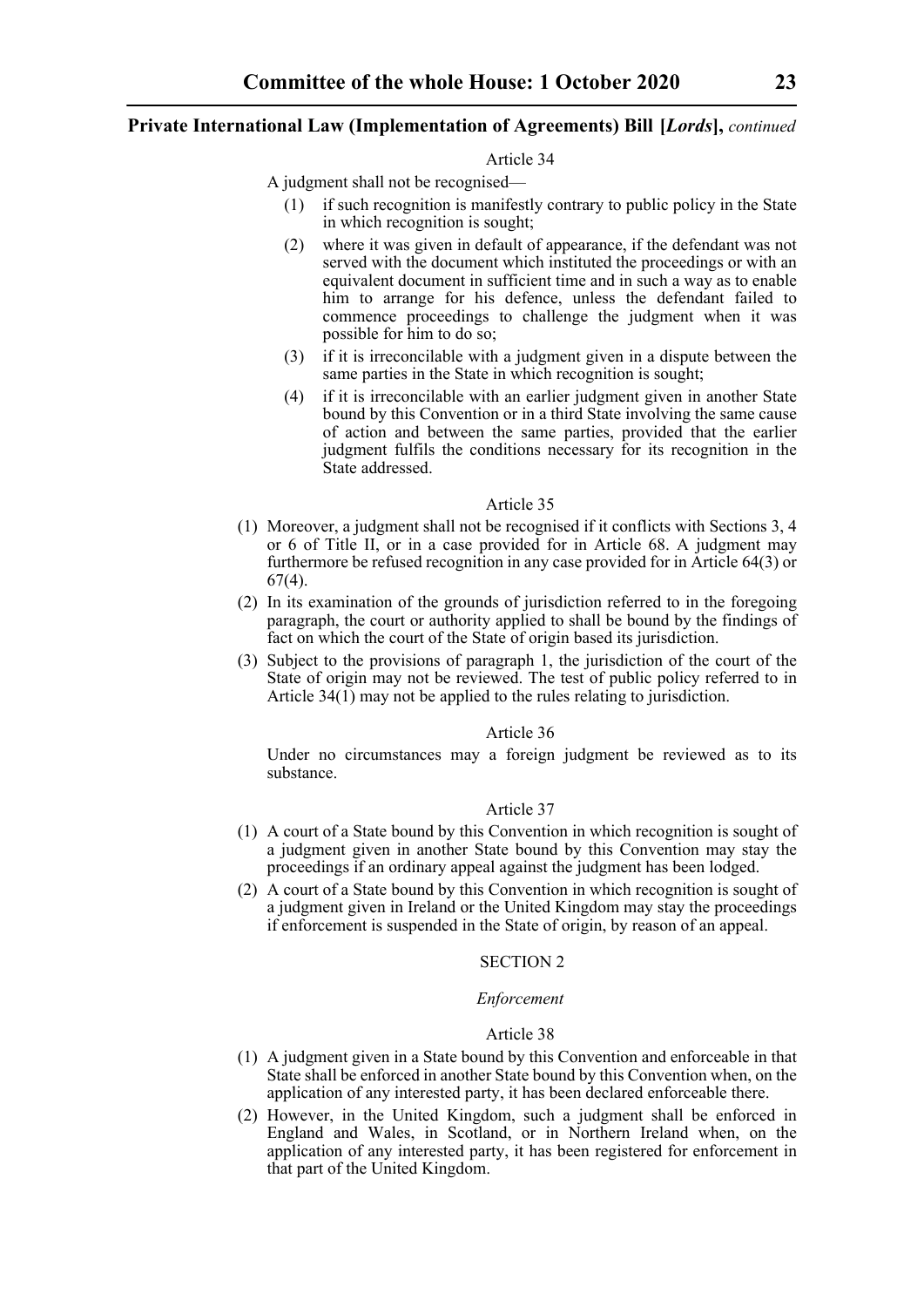# Article 39

- (1) The application shall be submitted to the court or competent authority indicated in the list in Annex II.
- (2) The local jurisdiction shall be determined by reference to the place of domicile of the party against whom enforcement is sought, or to the place of enforcement.

#### Article 40

- (1) The procedure for making the application shall be governed by the law of the State in which enforcement is sought.
- (2) The applicant must give an address for service of process within the area of jurisdiction of the court applied to. However, if the law of the State in which enforcement is sought does not provide for the furnishing of such an address, the applicant shall appoint a representative ad litem.
- (3) The documents referred to in Article 53 shall be attached to the application.

#### Article 41

The judgment shall be declared enforceable immediately on completion of the formalities in Article 53 without any review under Articles 34 and 35. The party against whom enforcement is sought shall not at this stage of the proceedings be entitled to make any submissions on the application.

#### Article 42

- (1) The decision on the application for a declaration of enforceability shall forthwith be brought to the notice of the applicant in accordance with the procedure laid down by the law of the State in which enforcement is sought.
- (2) The declaration of enforceability shall be served on the party against whom enforcement is sought, accompanied by the judgment, if not already served on that party.

#### Article 43

- (1) The decision on the application for a declaration of enforceability may be appealed against by either party.
- (2) The appeal is to be lodged with the court indicated in the list in Annex III.
- (3) The appeal shall be dealt with in accordance with the rules governing procedure in contradictory matters.
- (4) If the party against whom enforcement is sought fails to appear before the appellate court in proceedings concerning an appeal brought by the applicant, Article  $26(2)$  to  $(4)$  shall apply even where the party against whom enforcement is sought is not domiciled in any of the States bound by this Convention.
- (5) An appeal against the declaration of enforceability is to be lodged within one month of service thereof. If the party against whom enforcement is sought is domiciled in a State bound by this Convention other than that in which the declaration of enforceability was given, the time for appealing shall be two months and shall run from the date of service, either on him in person or at his residence. No extension of time may be granted on account of distance.

#### Article 44

The judgment given on the appeal may be contested only by the appeal referred to in Annex IV.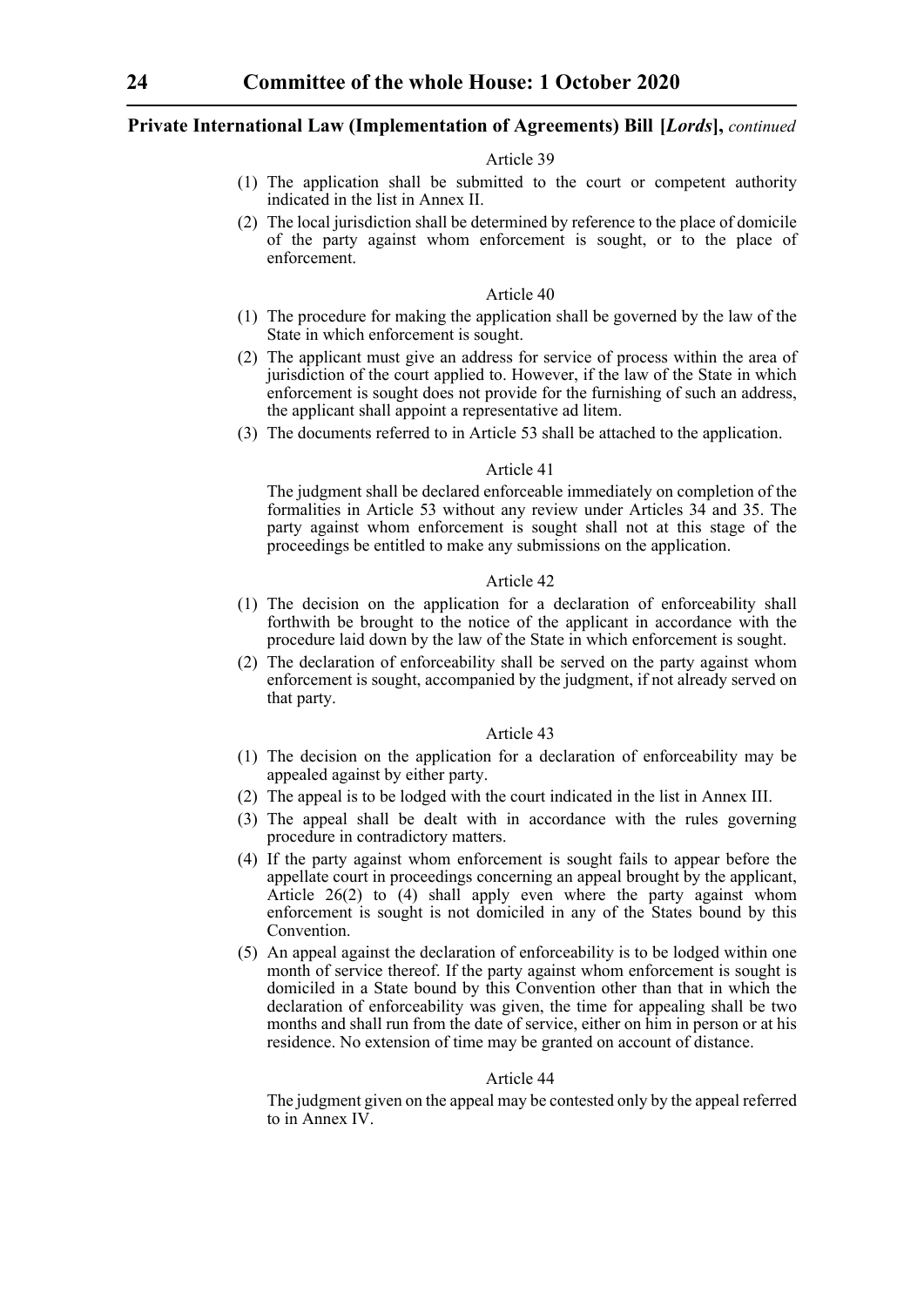#### Article 45

- (1) The court with which an appeal is lodged under Article 43 or Article 44 shall refuse or revoke a declaration of enforceability only on one of the grounds specified in Articles 34 and 35. It shall give its decision without delay.
- (2) Under no circumstances may the foreign judgment be reviewed as to its substance.

#### Article 46

- (1) The court with which an appeal is lodged under Article 43 or Article 44 may, on the application of the party against whom enforcement is sought, stay the proceedings if an ordinary appeal has been lodged against the judgment in the State of origin or if the time for such an appeal has not yet expired; in the latter case, the court may specify the time within which such an appeal is to be lodged.
- (2) Where the judgment was given in Ireland or the United Kingdom, any form of appeal available in the State of origin shall be treated as an ordinary appeal for the purposes of paragraph 1.
- (3) The court may also make enforcement conditional on the provision of such security as it shall determine.

### Article 47

- (1) When a judgment must be recognised in accordance with this Convention, nothing shall prevent the applicant from availing himself of provisional, including protective, measures in accordance with the law of the State requested without a declaration of enforceability under Article 41 being required.
- (2) The declaration of enforceability shall carry with it the power to proceed to any protective measures.
- (3) During the time specified for an appeal pursuant to Article 43(5) against the declaration of enforceability and until any such appeal has been determined, no measures of enforcement may be taken other than protective measures against the property of the party against whom enforcement is sought.

#### Article 48

- (1) Where a foreign judgment has been given in respect of several matters and the declaration of enforceability cannot be given for all of them, the court or competent authority shall give it for one or more of them.
- (2) An applicant may request a declaration of enforceability limited to parts of a judgment.

#### Article 49

A foreign judgment which orders a periodic payment by way of a penalty shall be enforceable in the State in which enforcement is sought only if the amount of the payment has been finally determined by the courts of the State of origin.

- (1) An applicant who in the State of origin has benefited from complete or partial legal aid or exemption from costs or expenses shall be entitled, in the procedure provided for in this Section, to benefit from the most favourable legal aid or the most extensive exemption from costs or expenses provided for by the law of the State addressed.
- (2) However, an applicant who requests the enforcement of a decision given by an administrative authority in Denmark, in Iceland or in Norway in respect of maintenance may, in the State addressed, claim the benefits referred to in paragraph 1 if he presents a statement from the Danish, Icelandic, or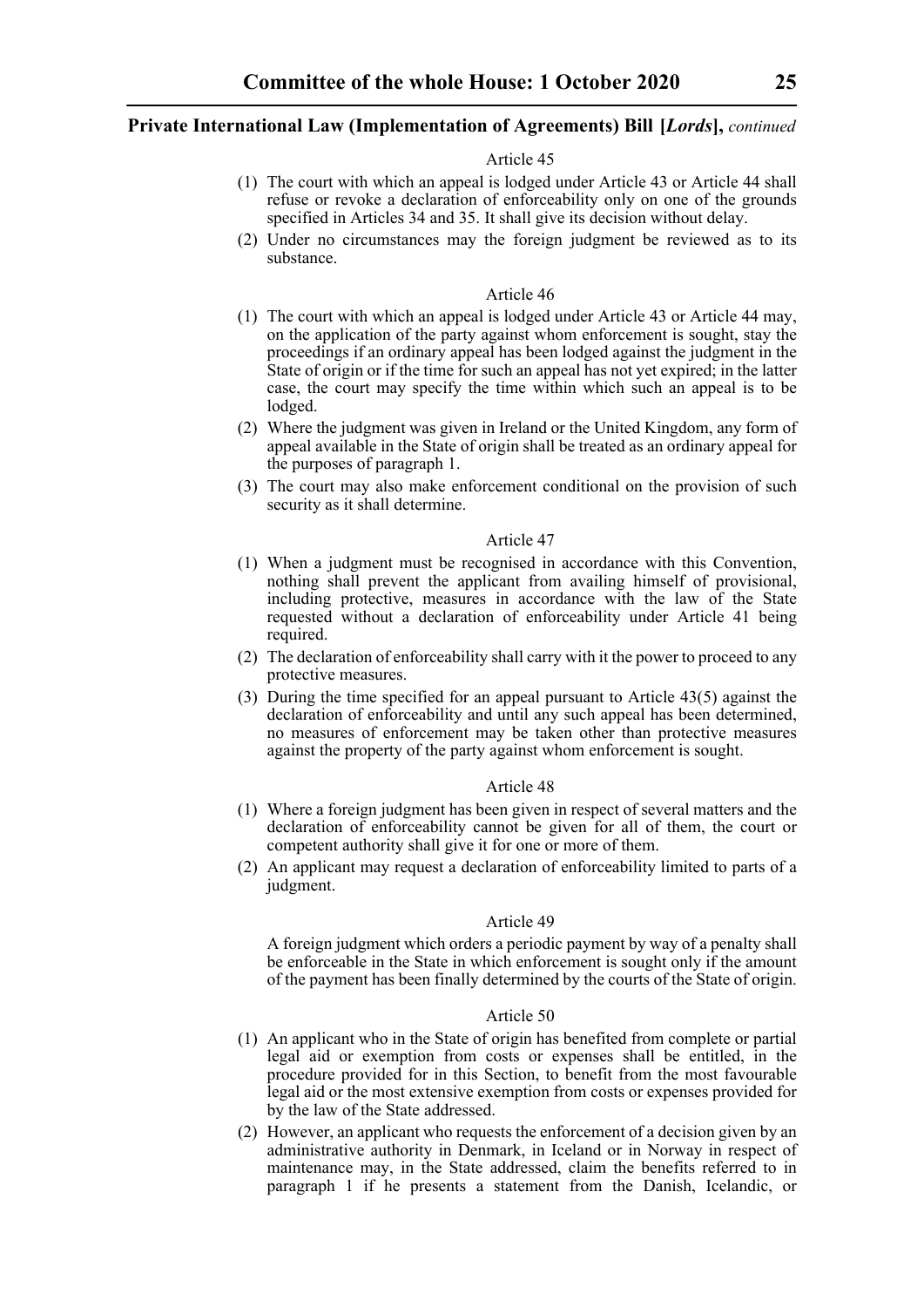Norwegian Ministry of Justice to the effect that he fulfils the economic requirements to qualify for the grant of complete or partial legal aid or exemption from costs or expenses.

#### Article 51

No security, bond or deposit, however described, shall be required of a party who in one State bound by this Convention, applies for enforcement of a judgment given in another State bound by this Convention on the ground that he is a foreign national or that he is not domiciled or resident in the State in which enforcement is sought.

#### Article 52

In proceedings for the issue of a declaration of enforceability, no charge, duty or fee calculated by reference to the value of the matter at issue may be levied in the State in which enforcement is sought.

#### SECTION 3

#### *Common provisions*

#### Article 53

- (1) A party seeking recognition or applying for a declaration of enforceability shall produce a copy of the judgment which satisfies the conditions necessary to establish its authenticity.
- (2) A party applying for a declaration of enforceability shall also produce the certificate referred to in Article 54, without prejudice to Article 55.

#### Article 54

The court or competent authority of a State bound by this Convention where a judgment was given shall issue, at the request of any interested party, a certificate using the standard form in Annex  $\hat{V}$  to this Convention.

#### Article 55

- (1) If the certificate referred to in Article 54 is not produced, the court or competent authority may specify a time for its production or accept an equivalent document or, if it considers that it has sufficient information before it, dispense with its production.
- (2) If the court or competent authority so requires, a translation of the documents shall be produced. The translation shall be certified by a person qualified to do so in one of the States bound by this Convention.

# Article 56

No legalisation or other similar formality shall be required in respect of the documents referred to in Article 53 or Article 55(2), or in respect of a document appointing a representative ad litem.

#### TITLE IV

# AUTHENTIC INSTRUMENTS AND COURT SETTLEMENTS

#### Article 57

(1) A document which has been formally drawn up or registered as an authentic instrument and is enforceable in one State bound by this Convention shall, in another State bound by this Convention, be declared enforceable there, on application made in accordance with the procedures provided for in Article 38,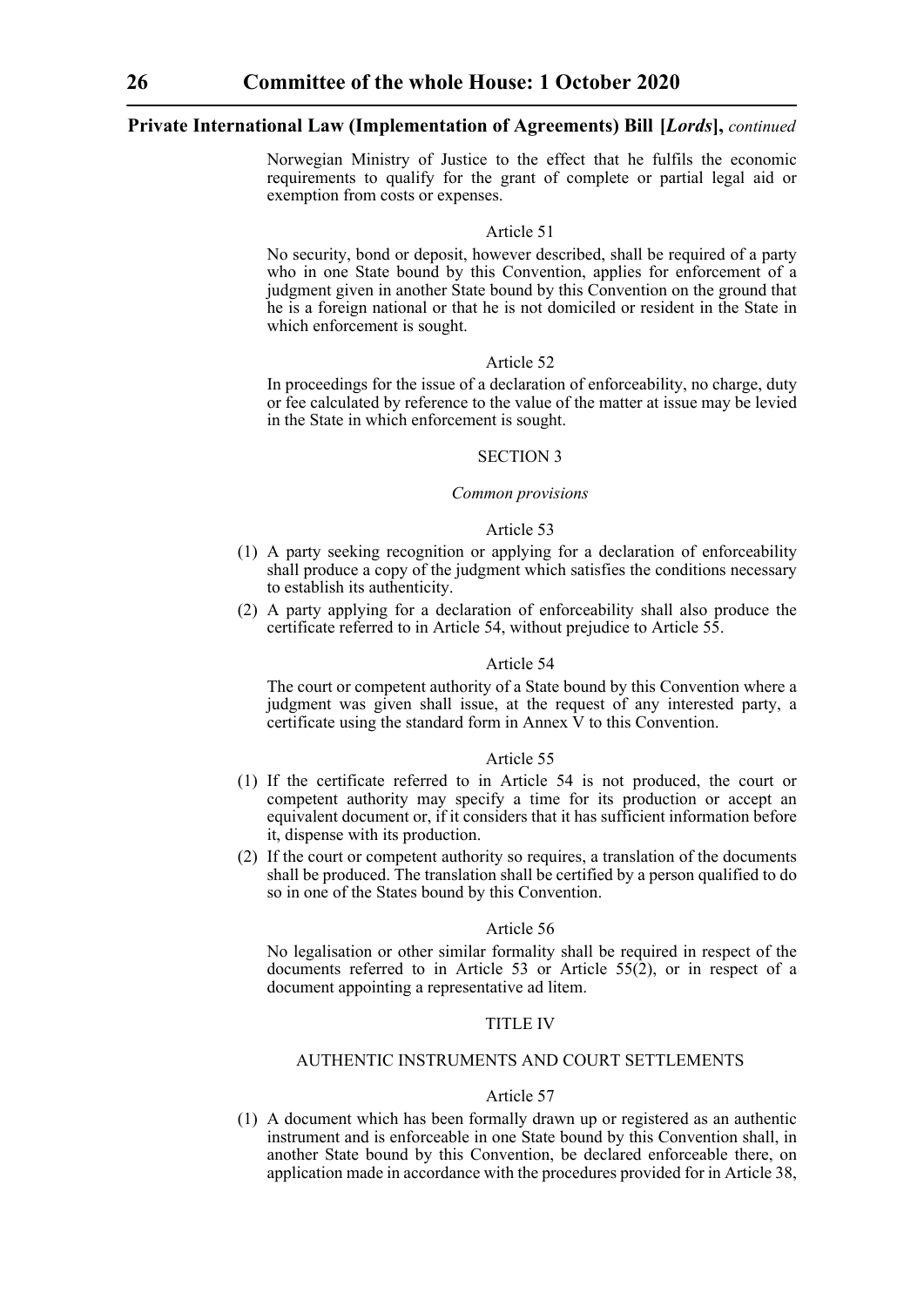et seq. The court with which an appeal is lodged under Article 43 or Article 44 shall refuse or revoke a declaration of enforceability only if enforcement of the instrument is manifestly contrary to public policy in the State addressed.

- (2) Arrangements relating to maintenance obligations concluded with administrative authorities or authenticated by them shall also be regarded as authentic instruments within the meaning of paragraph 1.
- (3) The instrument produced must satisfy the conditions necessary to establish its authenticity in the State of origin.
- (4) Section 3 of Title III shall apply as appropriate. The competent authority of a State bound by this Convention where an authentic instrument was drawn up or registered shall issue, at the request of any interested party, a certificate using the standard form in Annex VI to this Convention.

#### Article 58

A settlement which has been approved by a court in the course of proceedings and is enforceable in the State bound by this Convention in which it was concluded shall be enforceable in the State addressed under the same conditions as authentic instruments. The court or competent authority of a State bound by this Convention where a court settlement was approved shall issue, at the request of any interested party, a certificate using the standard form in Annex  $\overline{V}$  to this Convention.

# TITLE V

# GENERAL PROVISIONS

#### Article 59

- (1) In order to determine whether a party is domiciled in the State bound by this Convention whose courts are seised of a matter, the court shall apply its internal law.
- (2) If a party is not domiciled in the State whose courts are seised of the matter, then, in order to determine whether the party is domiciled in another State bound by this Convention, the court shall apply the law of that State.

#### Article 60

- (1) For the purposes of this Convention, a company or other legal person or association of natural or legal persons is domiciled at the place where it has its—
	- (a) statutory seat; or
	- (b) central administration; or
	- (c) principal place of business.
- (2) For the purposes of the United Kingdom and Ireland 'statutory seat' means the registered office or, where there is no such office anywhere, the place of incorporation or, where there is no such place anywhere, the place under the law of which the formation took place.
- (3) In order to determine whether a trust is domiciled in the State bound by this Convention whose courts are seized of the matter, the court shall apply its rules of private international law.

#### Article 61

Without prejudice to any more favourable provisions of national laws, persons domiciled in a State bound by this Convention who are being prosecuted in the criminal courts of another State bound by this Convention of which they are not nationals for an offence which was not intentionally committed may be defended by persons qualified to do so, even if they do not appear in person.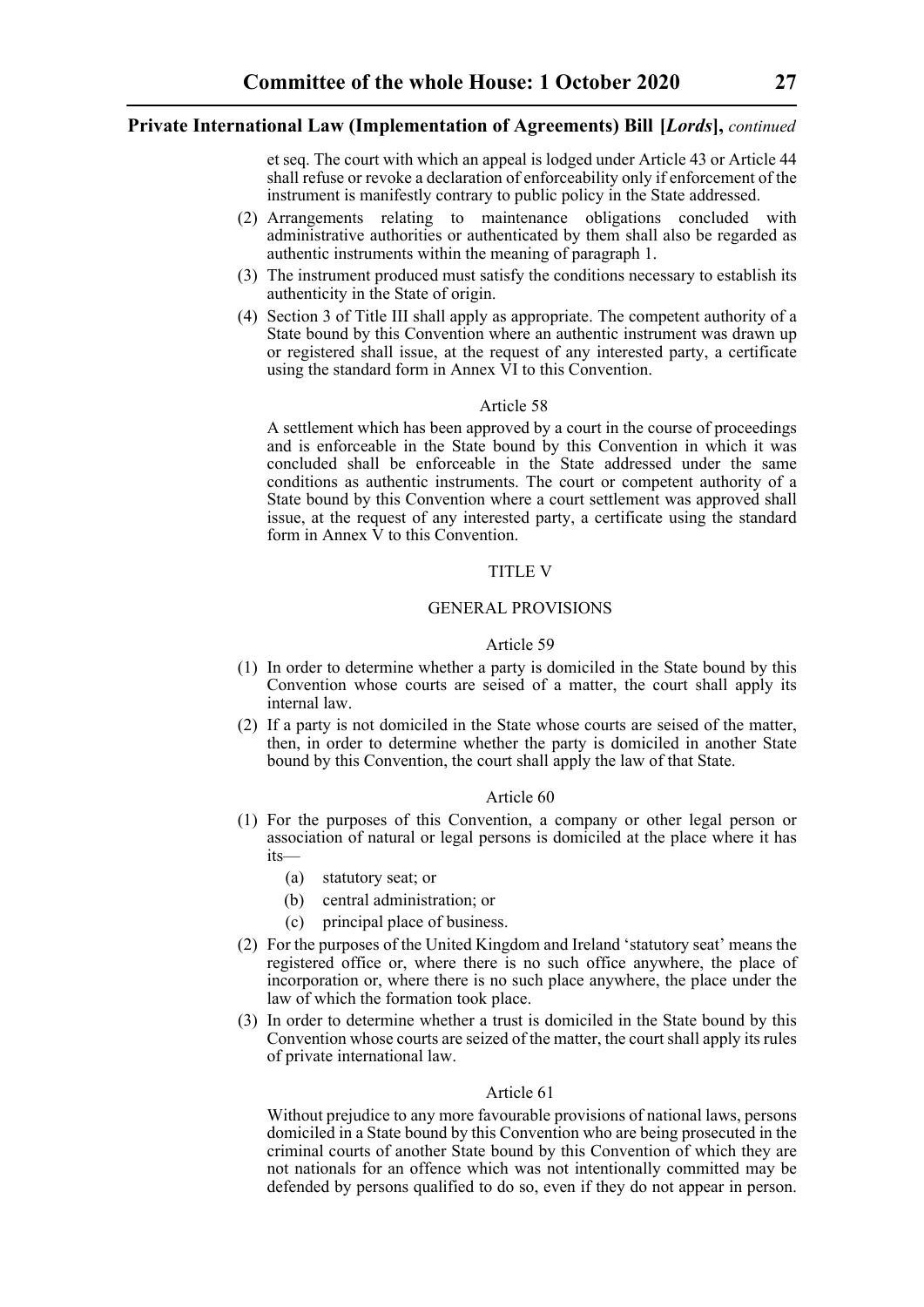However, the court seised of the matter may order appearance in person; in the case of failure to appear, a judgment given in the civil action without the person concerned having had the opportunity to arrange for his defence need not be recognised or enforced in the other States bound by this Convention.

# Article 62

For the purposes of this Convention, the expression 'court' shall include any authorities designated by a State bound by this Convention as having jurisdiction in the matters falling within the scope of this Convention.

# TITLE VI

# TRANSITIONAL PROVISIONS

#### Article 63

- (1) This Convention shall apply only to legal proceedings instituted and to documents formally drawn up or registered as authentic instruments after its entry into force in the State of origin and, where recognition or enforcement of a judgment or authentic instruments is sought, in the State addressed.
- (2) However, if the proceedings in the State of origin were instituted before the entry into force of this Convention, judgments given after that date shall be recognised and enforced in accordance with Title III—
	- (a) if the proceedings in the State of origin were instituted after the entry into force of the Lugano Convention of 16 September 1988 both in the State of origin and in the State;
	- (b) in all other cases, if jurisdiction was founded upon rules which accorded with those provided for either in Title II or in a convention concluded between the State of origin and the State addressed which was in force when the proceedings were instituted.

### TITLE VII

#### RELATIONSHIP TO COUNCIL REGULATION (EC) No 44/2001 AND OTHER INSTRUMENTS

- (1) This Convention shall not prejudice the application by the Member States of the European Community of the Council Regulation (EC) No 44/2001 on jurisdiction and the recognition and enforcement of judgments in civil and commercial matters, as well as any amendments thereof, of the Convention on Jurisdiction and the Enforcement of Judgments in Civil and Commercial Matters, signed at Brussels on 27 September 1968, and of the Protocol on interpretation of that Convention by the Court of Justice of the European Communities, signed at Luxembourg on 3 June 1971, as amended by the Conventions of Accession to the said Convention and the said Protocol by the States acceding to the European Communities, as well as of the Agreement between the European Community and the Kingdom of Denmark on jurisdiction and the recognition and enforcement of judgments in civil and commercial matters, signed at Brussels on 19 October 2005.
- (2) However, this Convention shall in any event be applied—
	- (a) in matters of jurisdiction, where the defendant is domiciled in the territory of a State where this Convention but not an instrument referred to in paragraph 1 of this Article applies, or where Articles 22 or 23 of this Convention confer jurisdiction on the courts of such a State;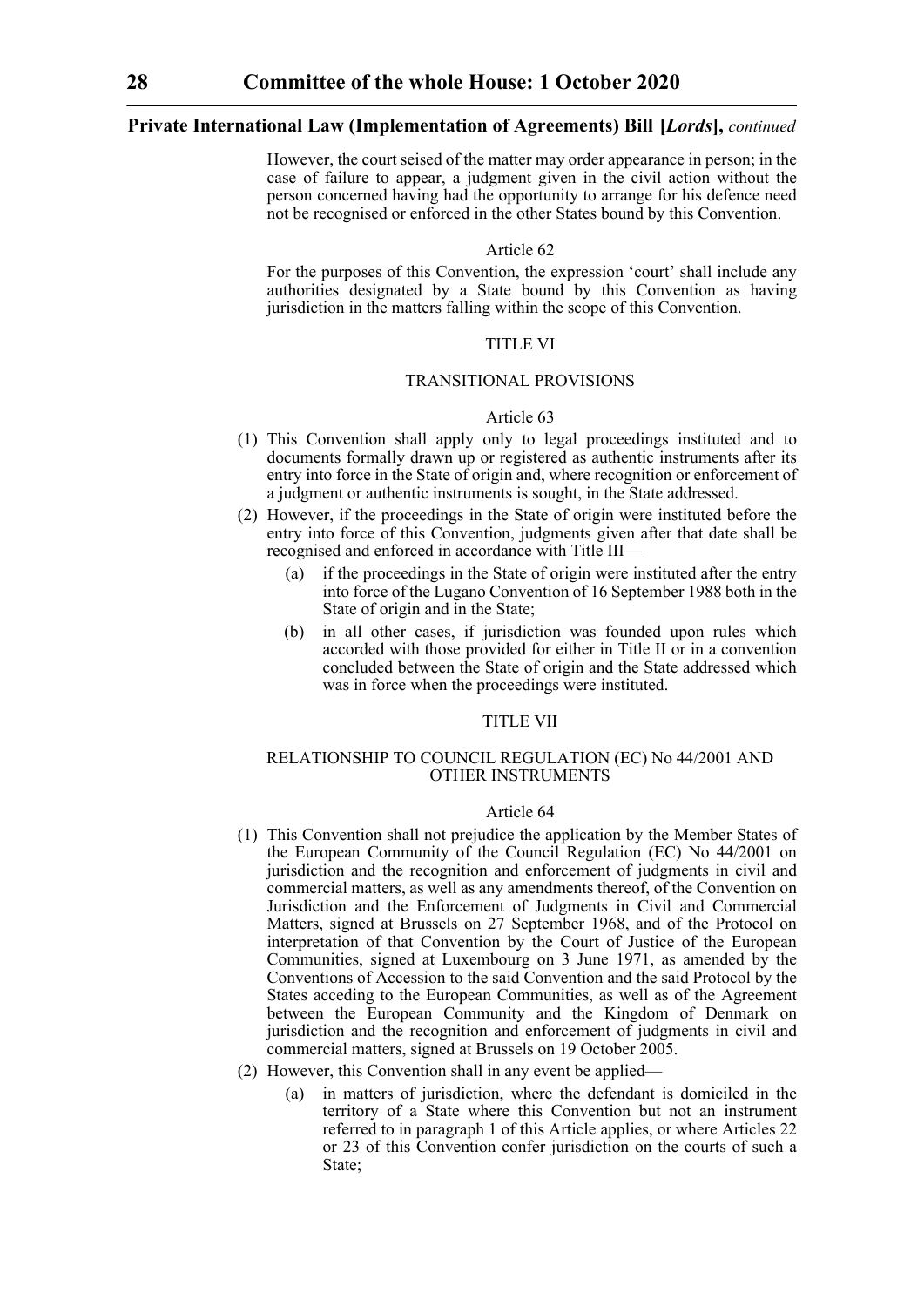- (b) in relation to lis pendens or to related actions as provided for in Articles 27 and 28, when proceedings are instituted in a State where the Convention but not an instrument referred to in paragraph 1 of this Article applies and in a State where this Convention as well as an instrument referred to in paragraph 1 of this Article apply;
- (c) in matters of recognition and enforcement, where either the State of origin or the State addressed is not applying an instrument referred to in paragraph 1 of this Article.
- (3) In addition to the grounds provided for in Title III, recognition or enforcement may be refused if the ground of jurisdiction on which the judgment has been based differs from that resulting from this Convention and recognition or enforcement is sought against a party who is domiciled in a State where this Convention but not an instrument referred to in paragraph 1 of this Article applies, unless the judgment may otherwise be recognised or enforced under any rule of law in the State addressed.

#### Article 65

Subject to the provisions of Articles 63(2), 66 and 67, this Convention shall, as between the States bound by this Convention, supersede the conventions concluded between two or more of them that cover the same matters as those to which this Convention applies. In particular, the conventions mentioned in Annex VII shall be superseded.

# Article 66

- (1) The conventions referred to in Article 65 shall continue to have effect in relation to matters to which this Convention does not apply.
- (2) They shall continue to have effect in respect of judgments given and documents formally drawn up or registered as authentic instruments before the entry into force of this Convention.

- (1) This Convention shall not affect any conventions by which the Contracting Parties and/or the States bound by this Convention are bound and which in relation to particular matters, govern jurisdiction or the recognition or enforcement of judgments. Without prejudice to obligations resulting from other agreements between certain Contracting Parties, this Convention shall not prevent Contracting Parties from entering into such conventions.
- (2) This Convention shall not prevent a court of a State bound by this Convention and by a convention on a particular matter from assuming jurisdiction in accordance with that convention, even where the defendant is domiciled in another State bound by this Convention which is not a party to that convention. The court hearing the action shall, in any event, apply Article 26 of this Convention.
- (3) Judgments given in a State bound by this Convention by a court in the exercise of jurisdiction provided for in a convention on a particular matter shall be recognised and enforced in the other States bound by this Convention in accordance with Title III of this Convention.
- (4) In addition to the grounds provided for in Title III, recognition or enforcement may be refused if the State addressed is not bound by the convention on a particular matter and the person against whom recognition or enforcement is sought is domiciled in that State, or, if the State addressed is a Member State of the European Community and in respect of conventions which would have to be concluded by the European Community, in any of its Member States, unless the judgment may otherwise be recognised or enforced under any rule of law in the State addressed.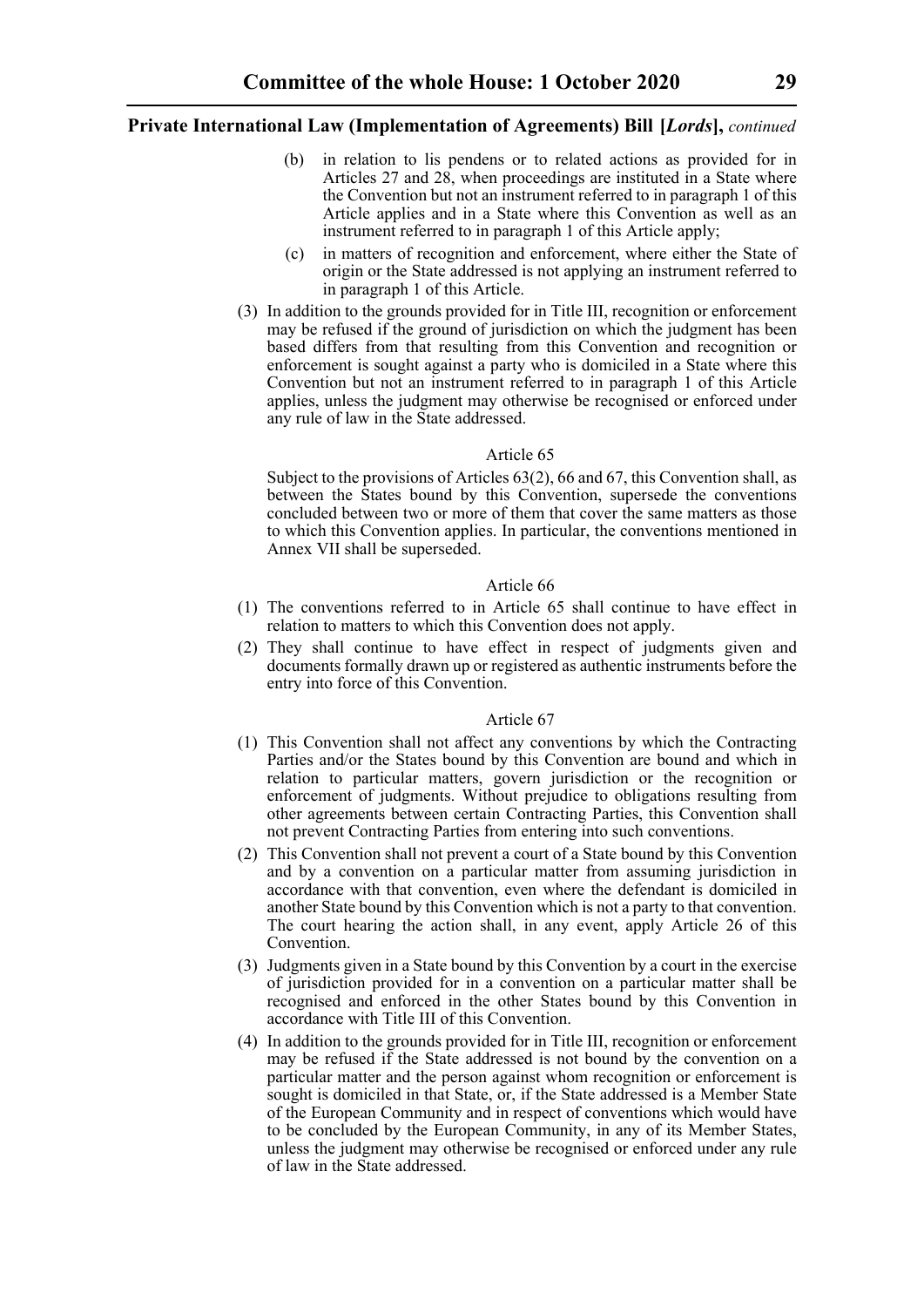(5) Where a convention on a particular matter to which both the State of origin and the State addressed are parties lays down conditions for the recognition or enforcement of judgments, those conditions shall apply. In any event, the provisions of this Convention which concern the procedures for recognition and enforcement of judgments may be applied.

#### Article 68

- (1) This Convention shall not affect agreements by which States bound by this Convention undertook, prior to the entry into force of this Convention, not to recognise judgments given in other States bound by this Convention against defendants domiciled or habitually resident in a third State where, in cases provided for in Article 4, the judgment could only be founded on a ground of jurisdiction as specified in Article 3(2). Without prejudice to obligations resulting from other agreements between certain Contracting Parties, this Convention shall not prevent Contracting Parties from entering into such conventions.
- (2) However, a Contracting Party may not assume an obligation towards a third State not to recognise a judgment given in another State bound by this Convention by a court basing its jurisdiction on the presence within that State of property belonging to the defendant, or the seizure by the plaintiff of property situated there—
	- (a) if the action is brought to assert or declare proprietary or possessory rights in that property, seeks to obtain authority to dispose of it, or arises from another issue relating to such property; or
	- (b) if the property constitutes the security for a debt which is the subjectmatter of the action.

# TITLE VIII

#### FINAL PROVISIONS

- (1) The Convention shall be open for signature by the European Community, Denmark, and States which, at the time of the opening for signature, are Members of the European Free Trade Association.
- (2) This Convention shall be subject to ratification by the Signatories. The instruments of ratification shall be deposited with the Swiss Federal Council, which shall act as Depositary of this Convention.
- (3) At the time of the ratification, the Contracting Parties may submit declarations in accordance with Articles I, II and III of Protocol 1.
- (4) The Convention shall enter into force on the first day of the sixth month following the date on which the European Community and a Member of the European Free Trade Association deposit their instruments of ratification.
- (5) The Convention shall enter into force in relation to any other Party on the first day of the third month following the deposit of its instrument of ratification.
- (6) Without prejudice to Article 3(3) of Protocol 2, this Convention shall replace the Convention on jurisdiction and the enforcement of judgments in civil and commercial matters done at Lugano on 16 September 1988 as of the date of its entry into force in accordance with paragraphs 4 and 5 above. Any reference to the 1988 Lugano Convention in other instruments shall be understood as a reference to this Convention.
- (7) Insofar as the relations between the Member States of the European Community and the non-European territories referred to in Article 70(1)(b) are concerned, this Convention shall replace the Convention on Jurisdiction and the Enforcement of Judgments in Civil and Commercial Matters, signed at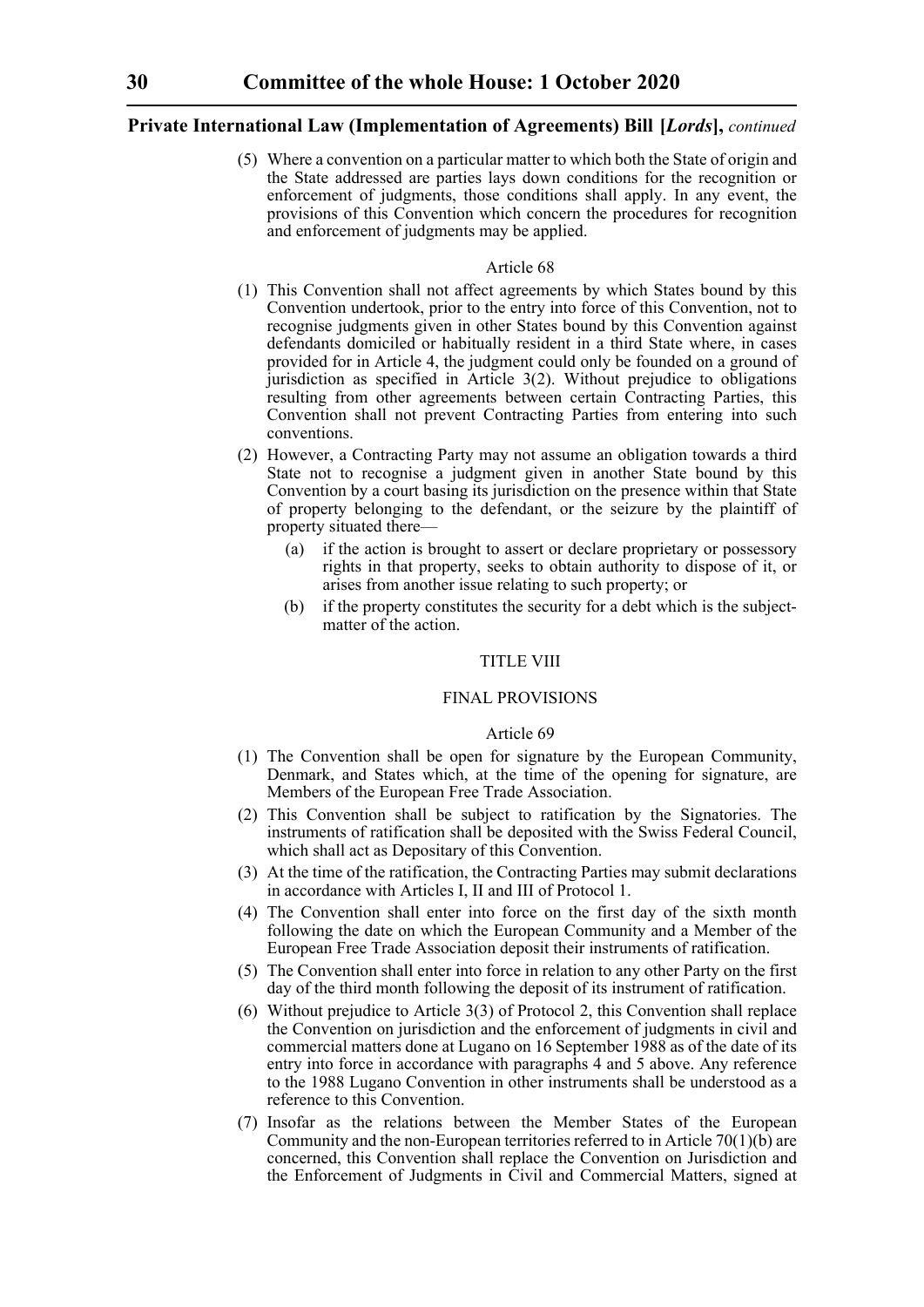Brussels on 27 September 1968, and of the Protocol on interpretation of that Convention by the Court of Justice of the European Communities, signed at Luxembourg on 3 June 1971, as amended by the Conventions of Accession to the said Convention and the said Protocol by the States acceding to the European Communities, as of the date of the entry into force of this Convention with respect to these territories in accordance with Article 73(2).

# Article 70

- (1) After entering into force this Convention shall be open for accession by—
	- (a) the States which, after the opening of this Convention for signature, become Members of the European Free Trade Association, under the conditions laid down in Article 71;
	- (b) Member States of the European Community acting on behalf of certain non-European territories that are part of the territory of that Member State or for whose external relations that Member State is responsible, under the conditions laid down in Article 71;
	- (c) any other State, under the conditions laid down in Article 72.
- (2) States referred to in paragraph 1, which wish to become a Contracting Party to this Convention, shall address their application to the Depositary. The application, including the information referred to in Articles 71 and 72 shall be accompanied by a translation into English and French.

# Article 71

- (1) Any State referred to in Article 70(1)(a) and (b) wishing to become a Contracting Party to this Convention—
	- (a) shall communicate the information required for the application of this Convention;
	- (b) may submit declarations in accordance with Articles I and III of Protocol 1.
- (2) The Depositary shall transmit any information received pursuant to paragraph 1 to the other Contracting Parties prior to the deposit of the instrument of accession by the State concerned.

- (1) Any State referred to in Article 70(1)(c) wishing to become a Contracting Party to this Convention—
	- (a) shall communicate the information required for the application of this Convention;
	- (b) may submit declarations in accordance with Articles I and III of Protocol 1; and
	- (c) shall provide the Depositary with information on, in particular—
		- (i) their judicial system, including information on the appointment and independence of judges;
		- (ii) their internal law concerning civil procedure and enforcement of judgments; and
		- (iii) their private international law relating to civil procedure.
- (2) The Depositary shall transmit any information received pursuant to paragraph 1 to the other Contracting Parties prior to inviting the State concerned to accede in accordance with paragraph 3 of this Article.
- (3) Without prejudice to paragraph 4, the Depositary shall invite the State concerned to accede only if it has obtained the unanimous agreement of the Contracting Parties. The Contracting Parties shall endeavour to give their consent at the latest within one year after the invitation by the Depositary.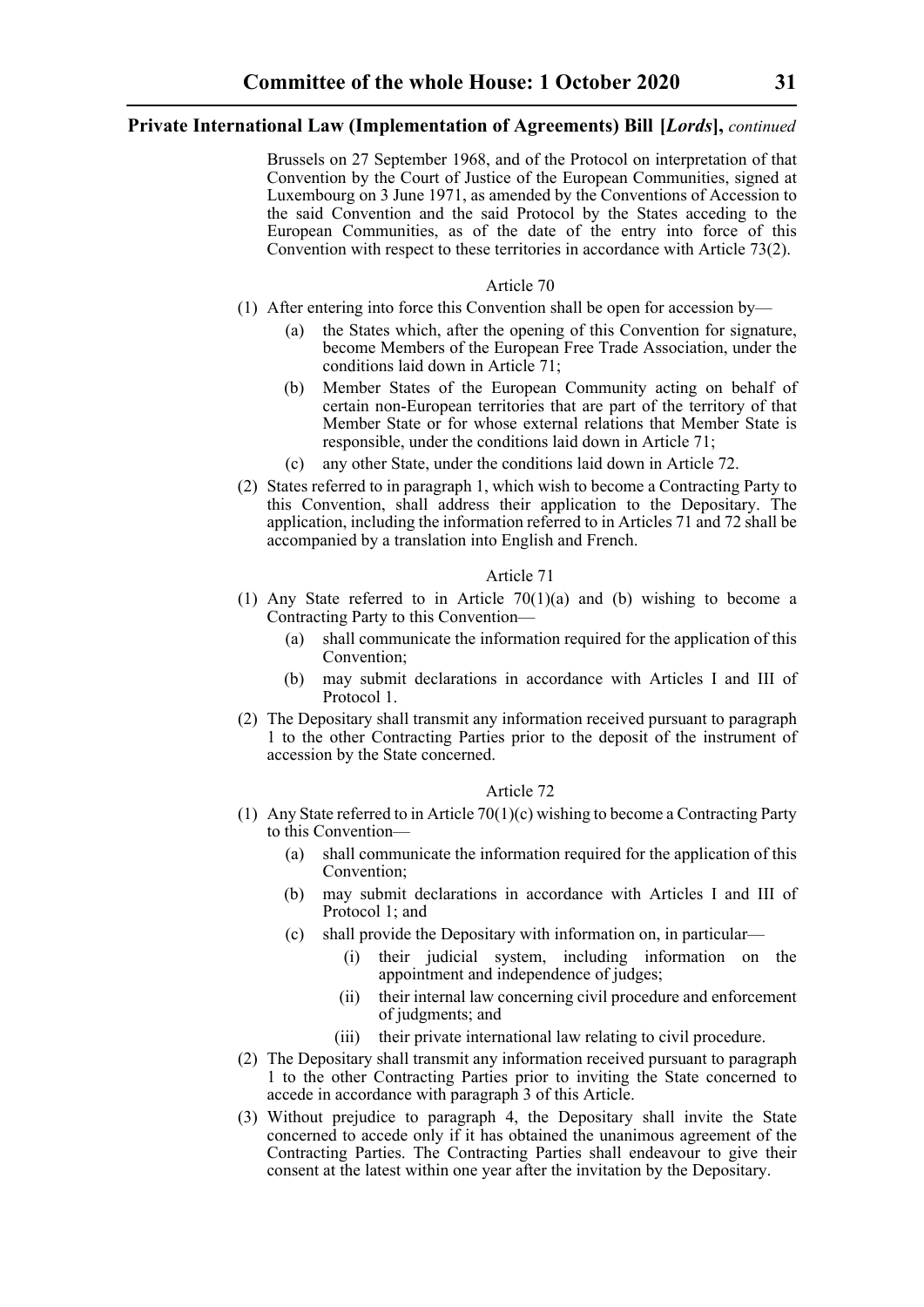(4) The Convention shall enter into force only in relations between the acceding State and the Contracting Parties which have not made any objections to the accession before the first day of the third month following the deposit of the instrument of accession.

# Article 73

- (1) The instruments of accession shall be deposited with the Depositary.
- (2) In respect of an acceding State referred to in Article 70, the Convention shall enter into force on the first day of the third month following the deposit of its instrument of accession. As of that moment, the acceding State shall be considered a Contracting Party to the Convention.
- (3) Any Contracting Party may submit to the Depositary a text of this Convention in the language or languages of the Contracting Party concerned, which shall be authentic if so agreed by the Contracting Parties in accordance with Article 4 of Protocol 2.

# Article 74

- (1) This Convention is concluded for an unlimited period.
- (2) Any Contracting Party may, at any time, denounce the Convention by sending a notification to the Depositary.
- (3) The denunciation shall take effect at the end of the calendar year following the expiry of a period of six months from the date of receipt by the Depositary of the notification of denunciation.

# Article 75

The following are annexed to this Convention—

a Protocol 1, on certain questions of jurisdiction, procedure and enforcement,

a Protocol 2, on the uniform interpretation of this Convention and on the Standing Committee,

a Protocol 3, on the application of Article 67 of this Convention,

Annexes I through IV and Annex VII, with information related to the application of this Convention,

Annexes V and VI, containing the certificates referred to in Articles 54, 58 and 57 of this Convention,

Annex VIII, containing the authentic languages referred to in Article 79 of this Convention, and

Annex IX, concerning the application of Article II of Protocol 1.

These Protocols and Annexes shall form an integral part of this Convention.

#### Article 76

Without prejudice to Article 77, any Contracting Party may request the revision of this Convention. To that end, the Depositary shall convene the Standing Committee as laid down in Article 4 of Protocol 2.

### Article 77

(1) The Contracting Parties shall communicate to the Depositary the text of any provisions of the laws which amend the lists set out in Annexes I through IV as well as any deletions in or additions to the list set out in Annex VII and the date of their entry into force. Such communication shall be made within reasonable time before the entry into force and be accompanied by a translation into English and French. The Depositary shall adapt the Annexes concerned accordingly, after having consulted the Standing Committee in accordance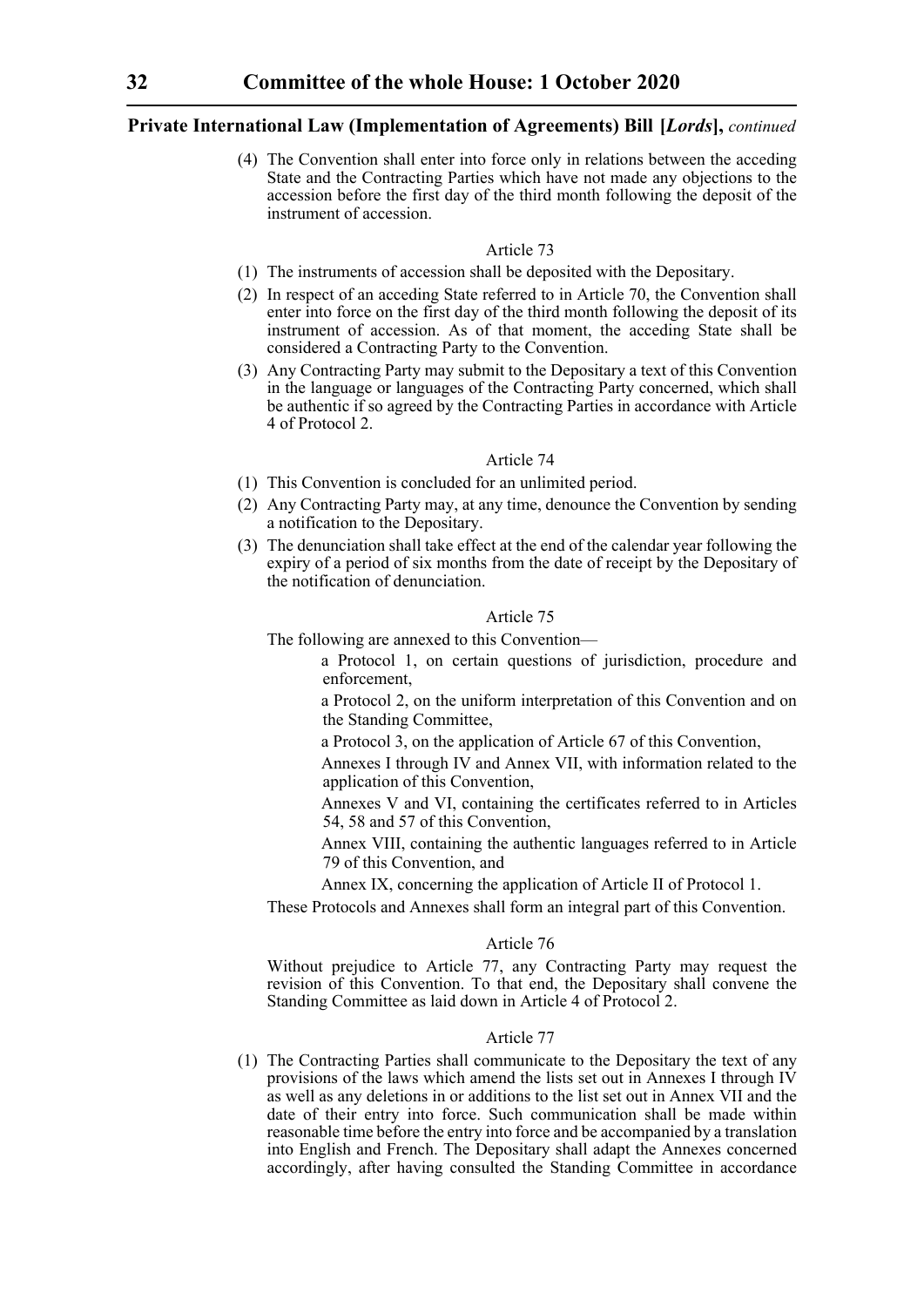with Article 4 of Protocol 2. For that purpose, the Contracting Parties shall provide a translation of the adaptations into their languages.

(2) Any amendment of Annexes V through VI and VIII through IX to this Convention shall be adopted by the Standing Committee in accordance with Article 4 of Protocol 2.

#### Article 78

- (1) The Depositary shall notify the Contracting Parties of—
	- (a) the deposit of each instrument of ratification or accession;
	- (b) the dates of entry into force of this Convention in respect of the Contracting Parties;
	- (c) any declaration received pursuant to Articles I to IV of Protocol 1;
	- (d) any communication made pursuant to Article 74(2), Article 77(1) and paragraph 4 of Protocol 3.
- (2) The notifications will be accompanied by translations into English and French.

#### Article 79

This Convention, drawn up in a single original in the languages listed in Annex VIII, all texts being equally authentic, shall be deposited in the Swiss Federal Archives. The Swiss Federal Council shall transmit a certified copy to each Contracting Party.

In witness whereof, the undersigned Plenipotentiaries, have signed this **Convention** 

Done at Lugano, on 30 October 2007.""

Joanna Cherry

To move the following Schedule—

### "SCHEDULE

#### SUPER-AFFIRMATIVE RESOLUTION PROCEDURE

- 1 If the Secretary of State considers it appropriate to make regulations for the purpose of, or in connection with, implementing any international agreement, the Secretary of State Minister may lay before Parliament—
	- (a) draft regulations, and
	- (b) an explanatory document.
- 2 The explanatory document must introduce and give reasons for implementing the international agreement.
- 3 Subject as follows, if after the expiry of the 40-day period the draft regulations laid under subsection (1) are approved by a resolution of each House of Parliament, the Minister may make regulations in the terms of the draft regulations.
- 4 The procedure in paragraphs (5) to (8) shall apply to the draft regulations instead of the procedure in paragraph (3) if—
	- (a) either House of Parliament so resolves within the 30-day period, or

**NS2**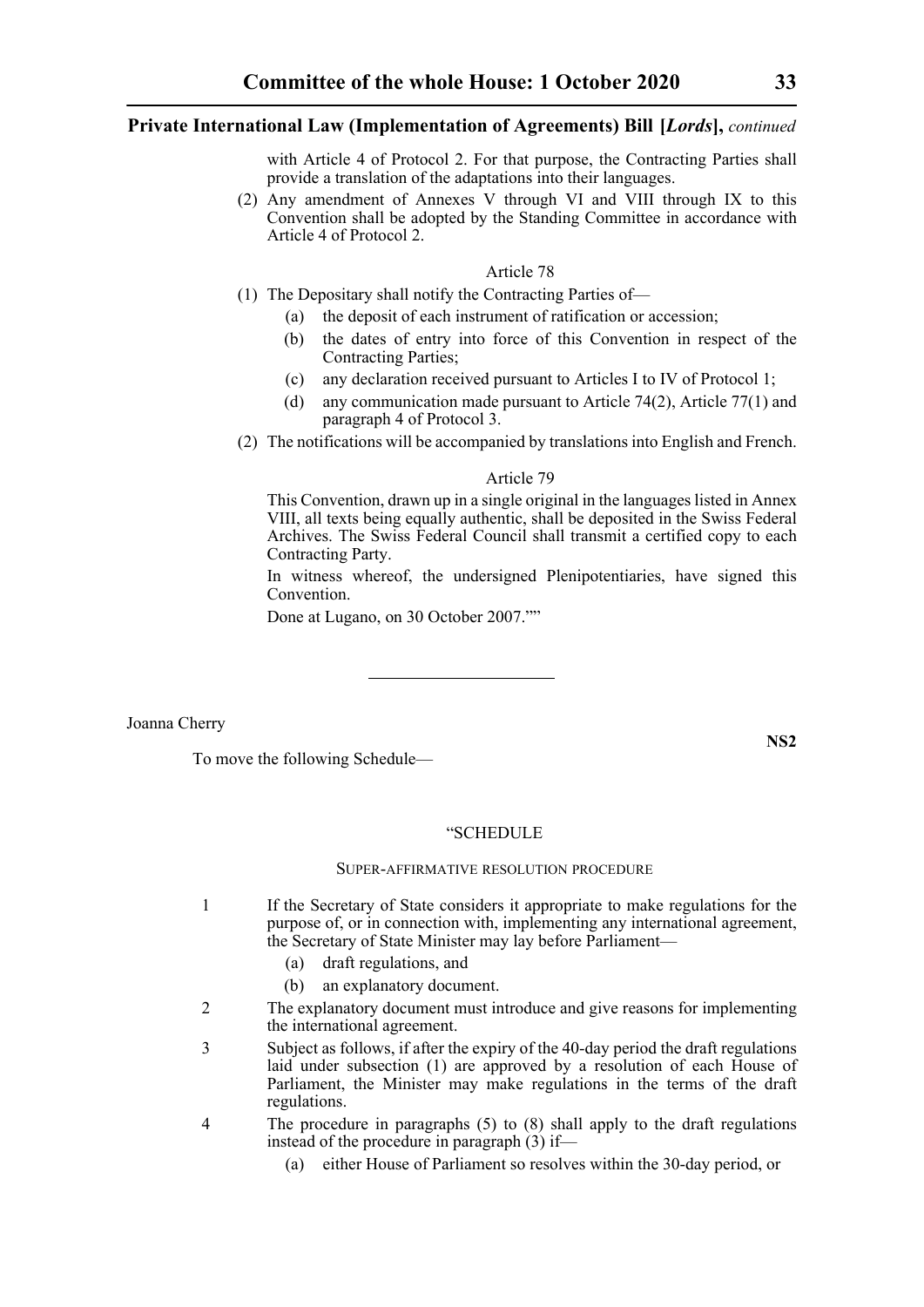- (b) a committee of either House charged with reporting on the draft regulations so recommends within the 30-day period and the House to which the recommendation is made does not by resolution reject the recommendation within that period.
- 5 The Secretary of State must have regard to—
	- (a) any representations,
	- (b) any resolution of either House of Parliament, and
	- (c) any recommendations of a committee of either House of Parliament charged with reporting on the draft regulations, made during the 60 day period with regard to the draft regulations.
- 6 If, after the expiry of the 60-day period, the draft regulations are approved by a resolution of each House of Parliament, the Secretary of State may make regulations in the terms of the draft regulations.
- 7 If, after the expiry of the 60-day period, the Secretary of State wishes to proceed with the draft regulations but with material changes, the Secretary of State may lay before Parliament—
	- (a) a revised draft of the regulations, and
	- (b) a statement giving a summary of the changes proposed.
- 8 If the revised draft regulations are approved by a resolution of each House of Parliament, the Secretary of State may make regulations in the terms of the revised draft regulations.
- 9 For the purposes of this Schedule regulations are made in the terms of draft regulations or revised draft regulations if they contain no material changes to their provisions.
- 10 In this paragraph, references to the "30-day", "40-day" and "60-day" periods in relation to any draft regulations are to the periods of 30, 40 and 60 days beginning with the day on which the draft regulations were laid before Parliament.
- 11 For the purposes of paragraph 10 no account is to be taken of any time during which Parliament is dissolved or prorogued or during which either House is adjourned for more than four days.'

# *Member's explanatory statement*

*This new Schedule would apply the super-affirmative resolution procedure to regulations implementing the Lugano Convention in the UK (see NC2).*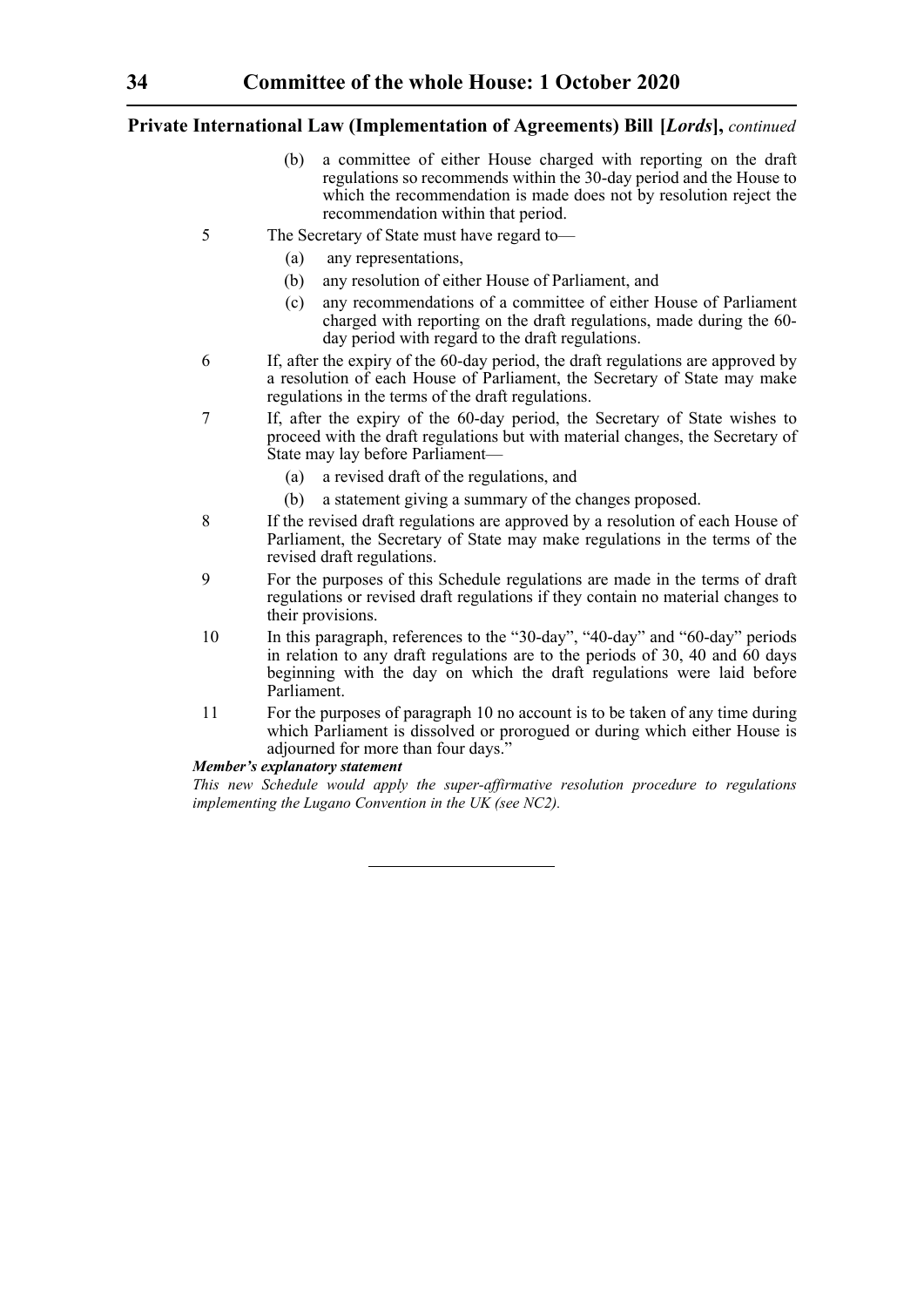Keir Starmer Mr David Lammy Alex Cunningham Karl Turner Mr Nicholas Brown

To move the following Schedule—

# "SCHEDULE

#### REGULATIONS UNDER SECTION (*IMPLEMENTATION OF OTHER AGREEMENTS ON PRIVATE INTERNATIONAL LAW (NO. 2)*)

*Restrictions on power to make regulations*

- 1 (1) Regulations under section (*Implementation of other agreements on private international law (No. 2)*) may not include—
	- (a) provision that confers power to legislate by means of regulations, orders, rules or other subordinate instrument (other than rules of procedure for courts or tribunals);
	- (b) provision that creates an offence for which an individual who has reached the age of 18 (or, in relation to Scotland or Northern Ireland, 21) is capable of being sentenced to imprisonment for a term of more than two years (ignoring any enactment prohibiting or restricting the imprisonment of individuals who have no previous convictions).
	- (2) Sub-paragraph (1)(a) does not prevent the modification of a power to legislate conferred otherwise than under section (*Implementation of other agreements on private international law (No. 2)*), or the extension of any such power to purposes of a similar kind to those for which it was conferred.
	- (3) A power to give practice directions or other directions regarding matters of administration is not a power to legislate for the purposes of sub-paragraph  $(1)(a)$ .

*Regulations to be made by statutory instrument or statutory rule*

- 2 The power to make regulations under section (*Implementation of other agreements on private international law (No. 2)*)—
	- (a) is exercisable by statutory instrument, in the case of regulations made by the Secretary of State;
	- (b) is exercisable by statutory rule for the purposes of the Statutory Rules (Northern Ireland) Order 1979 (S.I. 1979/1573 (N.I. 12)), in the case of regulations made by a Northern Ireland department.

*Parliamentary or assembly procedure*

- 3 (1) This paragraph applies to a statutory instrument containing regulations made by the Secretary of State under section (*Implementation of other agreements on private international law (No. 2)*).
	- (2) If the instrument contains (whether alone or with other provision)—
		- (a) provision made for the purpose of implementing or applying, in relation to the United Kingdom or a particular part of the United Kingdom, any relevant international agreement that has not previously been the subject of any such provision (whether made by regulations

**NS3**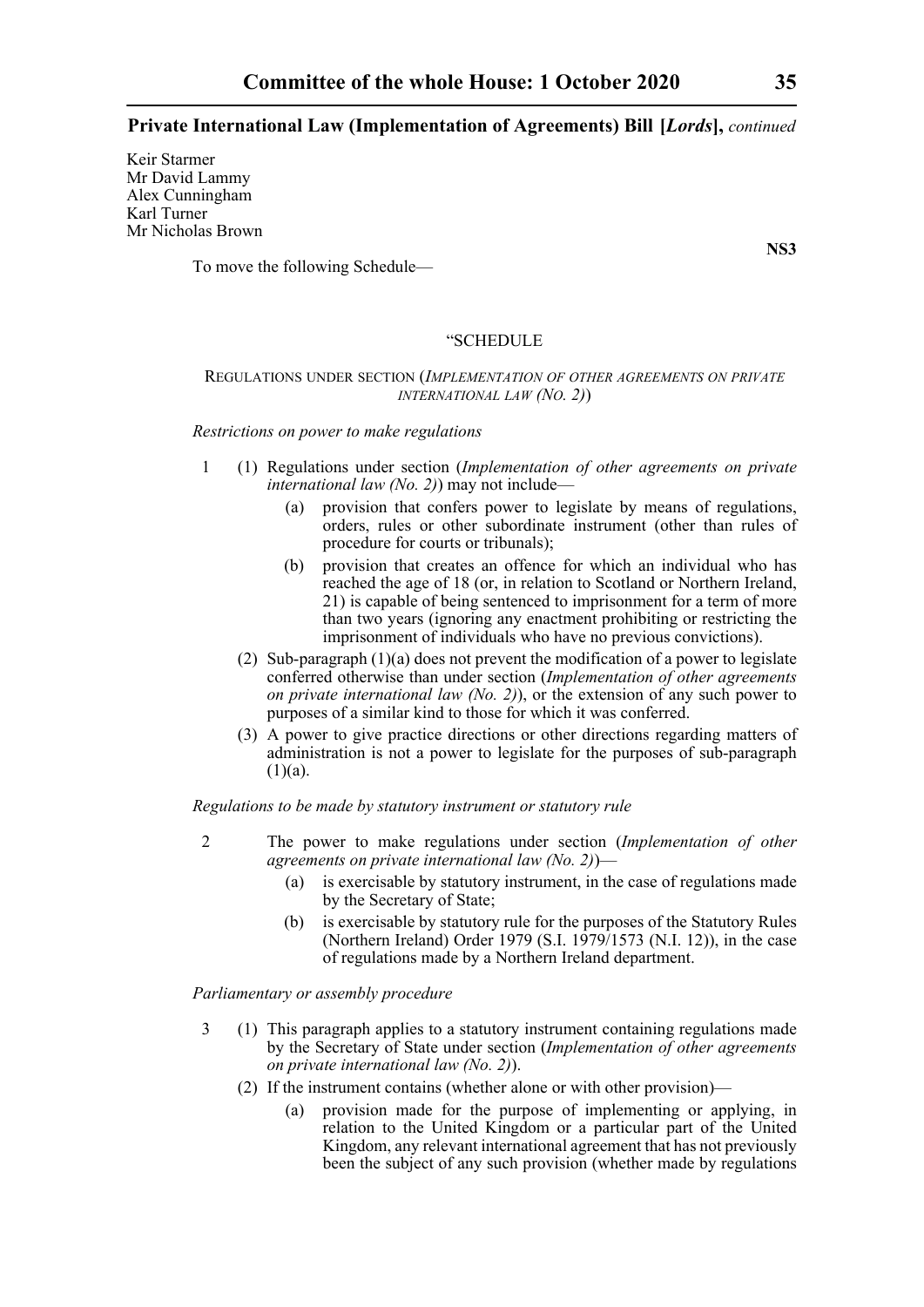under section (*Implementation of other agreements on private international law (No. 2)*) or otherwise),

- (b) provision made for the purpose of giving effect, in relation to the United Kingdom or a particular part of the United Kingdom, to any relevant arrangements that relate to a particular territory and have not previously been the subject of any such provision (whether made by regulations under that section or otherwise),
- (c) provision that creates or extends, or increases the penalty for, a criminal offence, or
- (d) provision that amends primary legislation,

it may not be made unless it has been approved under the super-affirmative procedure (see paragraph 4).

- (3) In this Schedule "relevant arrangements" means arrangements of the kind mentioned in section (*Implementation of other agreements on private international law (No. 2)*) (3).
- (4) If sub-paragraph (2) does not apply to the instrument, it may not be made unless a draft of the instrument has been laid before each House of Parliament and approved by a resolution of each House.

*Super-affirmative procedure*

- 4 (1) If the Secretary of State considers it appropriate to make regulations for the purpose of, or in connection with, implementing any international agreement, the Secretary of State may lay before Parliament—
	- (a) draft regulations, and
	- (b) an explanatory document.
	- (2) The explanatory document must introduce and give reasons for implementing the international agreement.
	- (3) Subject as follows, if after the expiry of the 40-day period the draft regulations laid under sub-paragraph (1) are approved by a resolution of each House of Parliament, the Secretary of State may make regulations in the terms of the draft regulations.
	- (4) The procedure in sub-paragraphs  $(5)$  to  $(8)$  shall apply to the draft regulations instead of the procedure in sub-paragraph (3) if—
		- (a) either House of Parliament so resolves within the 30-day period, or
		- (b) a committee of either House charged with reporting on the draft regulations so recommends within the 30-day period and the House to which the recommendation is made does not by resolution reject the recommendation within that period.
	- (5) The Secretary of State must have regard to—
		- (a) any representations,
		- (b) any resolution of either House of Parliament, and
		- (c) any recommendations of a committee of either House of Parliament charged with reporting on the draft regulations, made during the 60 day period with regard to the draft regulations.
	- (6) If after the expiry of the 60-day period the draft regulations are approved by a resolution of each House of Parliament, the Secretary of State may make regulations in the terms of the draft regulations.
	- (7) If after the expiry of the 60-day period the Secretary of State wishes to proceed with the draft regulations but with material changes, the Secretary of State may lay before Parliament—
		- (a) a revised draft of the regulations, and
		- (b) a statement giving a summary of the changes proposed.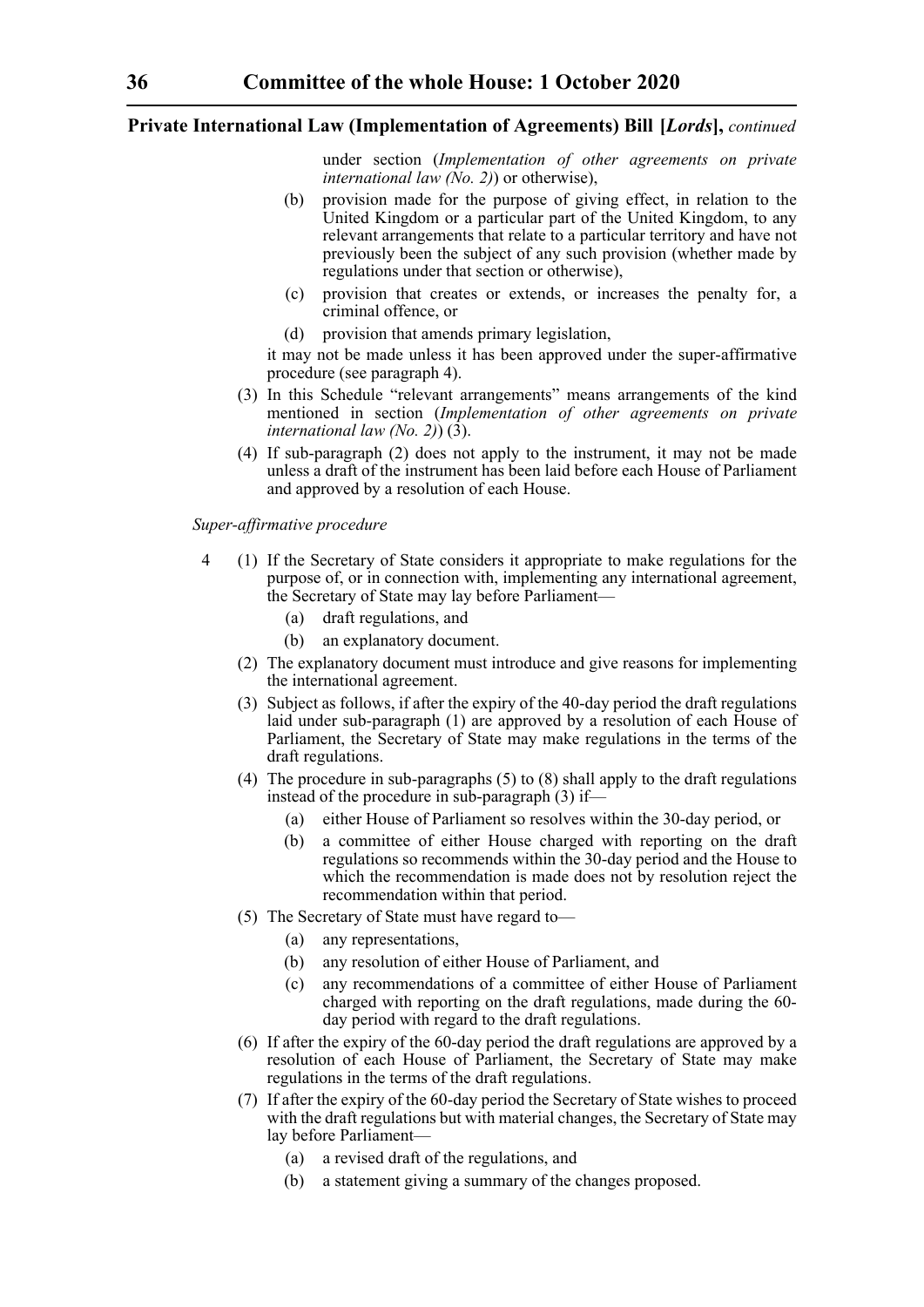- (8) If the revised draft regulations are approved by a resolution of each House of Parliament, the Secretary of State may make regulations in the terms of the revised draft regulations.
- (9) For the purposes of this paragraph regulations are made in the terms of draft regulations or revised draft regulations if they contain no material changes to their provisions.
- (10) In this paragraph, references to the "30-day", "40-day" and "60-day" periods in relation to any draft regulations are to the periods of 30, 40 and 60 days beginning with the day on which the draft regulations were laid before Parliament.
- (11) For the purposes of sub-paragraph (10) no account is to be taken of any time during which Parliament is dissolved or prorogued or during which either House is adjourned for more than four days.

# *Scottish affirmative procedure*

- 5 (1) This paragraph applies to regulations made by the Scottish Ministers under section (*Implementation of other agreements on private international law (No. 2)*).
	- (2) The regulations are subject to the affirmative procedure (see section 29 of the Interpretation and Legislative Reform (Scotland) Act 2010).

# *Northern Ireland affirmative procedure*

- 6 (1) A Northern Ireland department may not make regulations under section (*Implementation of other agreements on private international law (No. 2)*) unless a draft of the regulations has been laid before the Northern Ireland Assembly and approved by a resolution of the Assembly.
	- (2) Section 41(3) of that Act applies for the purposes of sub-paragraph (1) in relation to the laying of a draft as it applies in relation to the laying of a statutory document under an enactment.

#### *Interpretation*

7 In this Schedule—

"amend" includes repeal or revoke;

"primary legislation" means any provision of—

- (a) an Act of Parliament,
- (b) an Act of the Scottish Parliament,
- (c) an Act or Measure of Senedd Cymru, or
- (d) Northern Ireland legislation;

"relevant arrangements" has the meaning given in paragraph 3(3);

"relevant international agreement" has the same meaning as in section (*Implementation of other agreements on private international law (No. 2)*)."

# *Member's explanatory statement*

*This new schedule is linked to Amendment (e) to Government NC5 and makes provision for regulations made by the Secretary of State under Government NC5 to be subject to superaffirmative procedure, and for all regulations made under that section by Scottish Ministers or Northern Ireland departments to be subject to the relevant affirmative procedure.*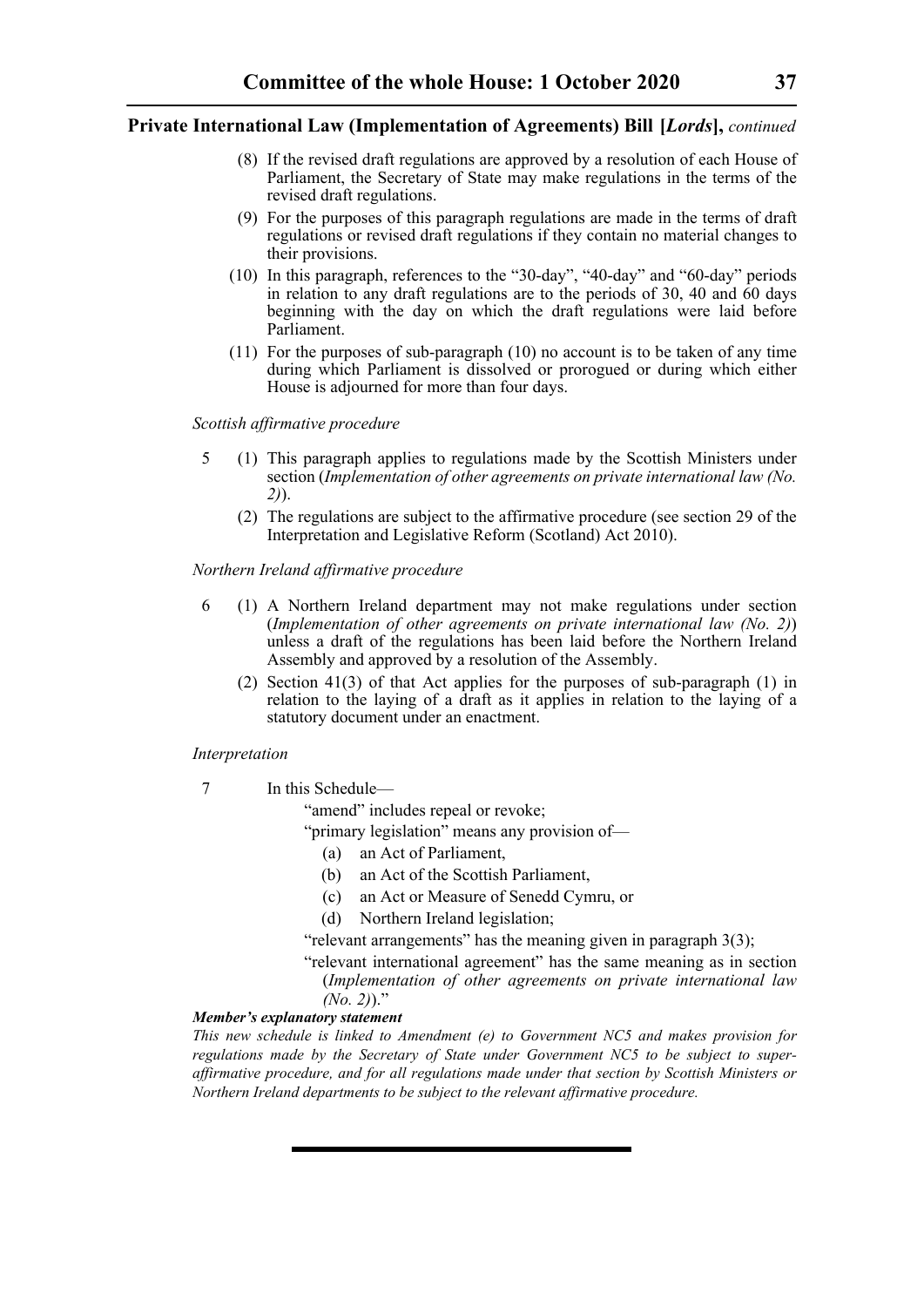Alex Chalk

 $\vec{\mathcal{R}}$  Title, line **1**, at end insert "and to provide for the implementation of other international agreements on private international law." *Member's explanatory statement This amendment to the long title reflects the change to the Bill made by NC5.*

Mr Jonathan Djanogly Sir Robert Neill

 $\hat{x}$  Title, line 1, at end add "and the Lugano Convention of 2007;" *Member's explanatory statement This amendment is consequential on either Amendment 1 or on Amendments 2 to 4 and NS1.*

Mr Jonathan Djanogly Sir Robert Neill

**9**

**10**

**11**

**8**

**7**

 $\dot{\varphi}$  Title, line 1, at end add "and to provide for the implementation of other international agreements on private international law, subject to certain conditions." *Member's explanatory statement This amendment is consequential on NC1.*

Joanna Cherry

 $\hat{\tau}$  Title, line **1**, at end add "and to provide, subject to a super-affirmative procedure, for the implementation of the Lugano Convention of 2007." *Member's explanatory statement This amendment is consequential on NC2 and NS2.*

Keir Starmer Mr David Lammy Alex Cunningham Karl Turner Mr Nicholas Brown

 $\hat{\mathcal{R}}$  Title, line 1, at end add "and the Lugano Convention of 2007; and to provide, subject to consultation and a super-affirmative procedure, for the implementation of other international agreements on private international law." *Member's explanatory statement* 

*This amendment is consequential on Amendment (e) to Government NC5 and NS3.*

# ORDER OF THE HOUSE [2 SEPTEMBER 2020]

That the following provisions shall apply to the Private International Law (Implementation of Agreements) Bill [*Lords*]:

#### *Committal*

1. The Bill shall be committed to a Committee of the whole House.

*Proceedings in Committee, on Consideration and up to and including Third Reading*

2. Proceedings in Committee of the whole House, any proceedings on Consideration and any proceedings in legislative grand committee shall (so far as not previously concluded) be brought to a conclusion one hour before